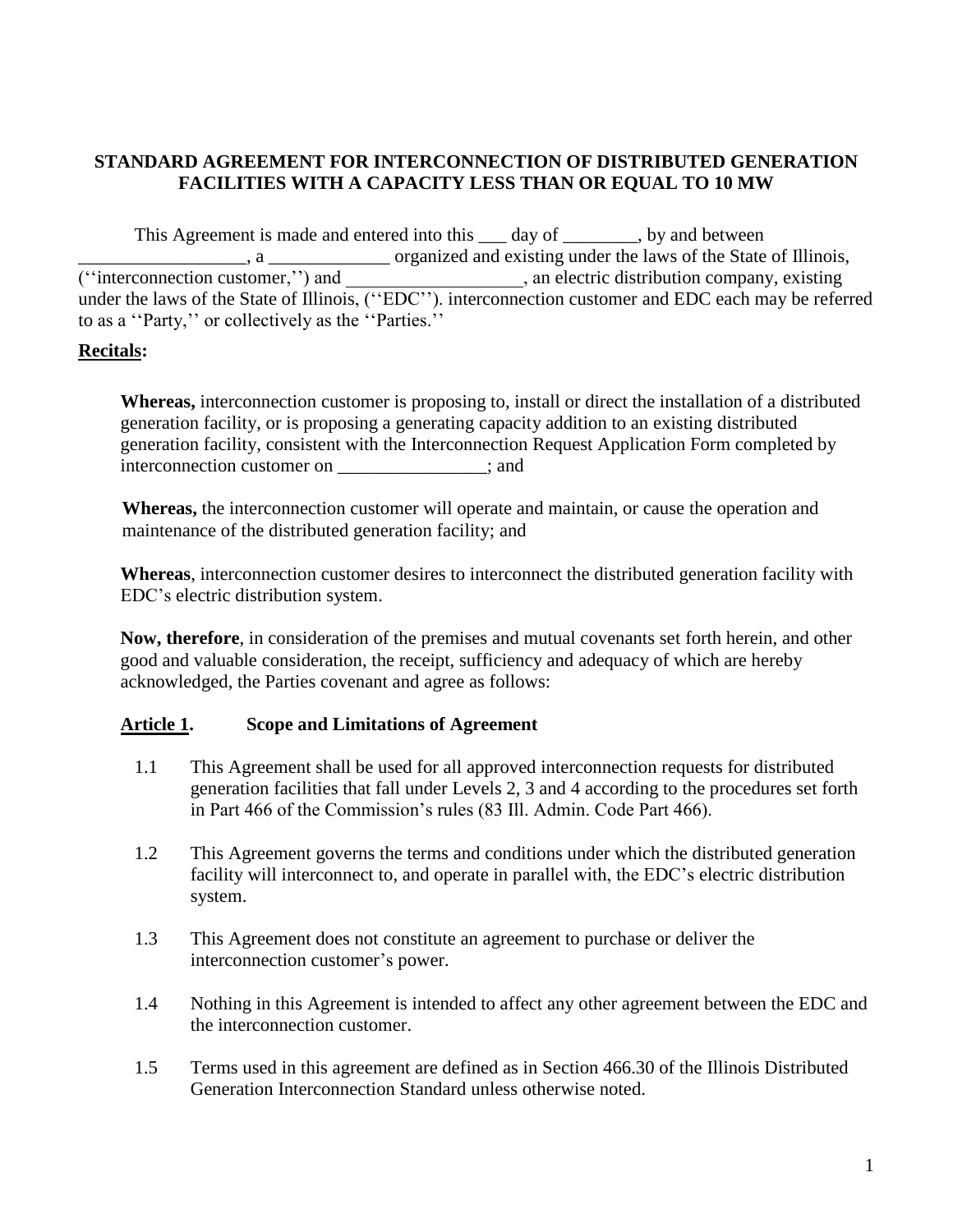- 1.6 Responsibilities of the Parties
	- 1.6.1 The Parties shall perform all obligations of this Agreement in accordance with all applicable laws and regulations.
	- 1.6.2 The EDC shall construct, own, operate, and maintain its interconnection facilities in accordance with this Agreement.
	- 1.6.3 The interconnection customer shall construct, own, operate, and maintain its distributed generation facility and interconnection facilities in accordance with this Agreement.
	- 1.6.4 Each Party shall operate, maintain, repair, and inspect, and shall be fully responsible for the facilities that it now or subsequently may own unless otherwise specified in the attachments to this Agreement. Each Party shall be responsible for the safe installation, maintenance, repair and condition of their respective lines and appurtenances on their respective sides of the Point of Interconnection.
	- 1.6.5 The interconnection customer agrees to design, install, maintain and operate its Distributed generation facility so as to minimize the likelihood of causing an adverse system impact on the Electric distribution system or any other electric system that is not owned or operated by the EDC.
- 1.7 Parallel Operation Obligations

Once the distributed generation facility has been authorized to commence parallel operation, the interconnection customer shall abide by all operating procedures established in IEEE1547 and any other applicable laws, statutes or guidelines, including those specified in Attachment 4 of this Agreement.

1.8 Metering

The interconnection customer shall be responsible for the cost to purchase, install, operate, maintain, test, repair, and replace metering and data acquisition equipment specified in Attachments 5 and 6 of this Agreement.

1.9 Reactive Power

(a) The interconnection customer shall design its distributed generation facility to maintain a power factor at the point of interconnection that is within the power factor range specified by the EDC in Attachment 4. The EDC shall not specify a power factor range that is more stringent than the power factor range load customers of comparable size must maintain in order to avoid reactive demand charges.

(b) Any EDC requirements for meeting a specific voltage or specific reactive power schedule as a condition for interconnection shall be clearly specified in Attachment 4. Under no circumstance shall the EDC's additional requirements for voltage or reactive power schedules exceed the normal operating capabilities of the Distributed generation facility.

(c) If the interconnection customer does not operate the distributed generation facility within the power factor range specified in Attachment 4, or does not operate the distribute generation facility in accordance with a voltage or reactive power schedule specified in Attachment 4, the interconnection customer is in default, and the terms of Section 6.5 apply.

1.10 Standards of Operations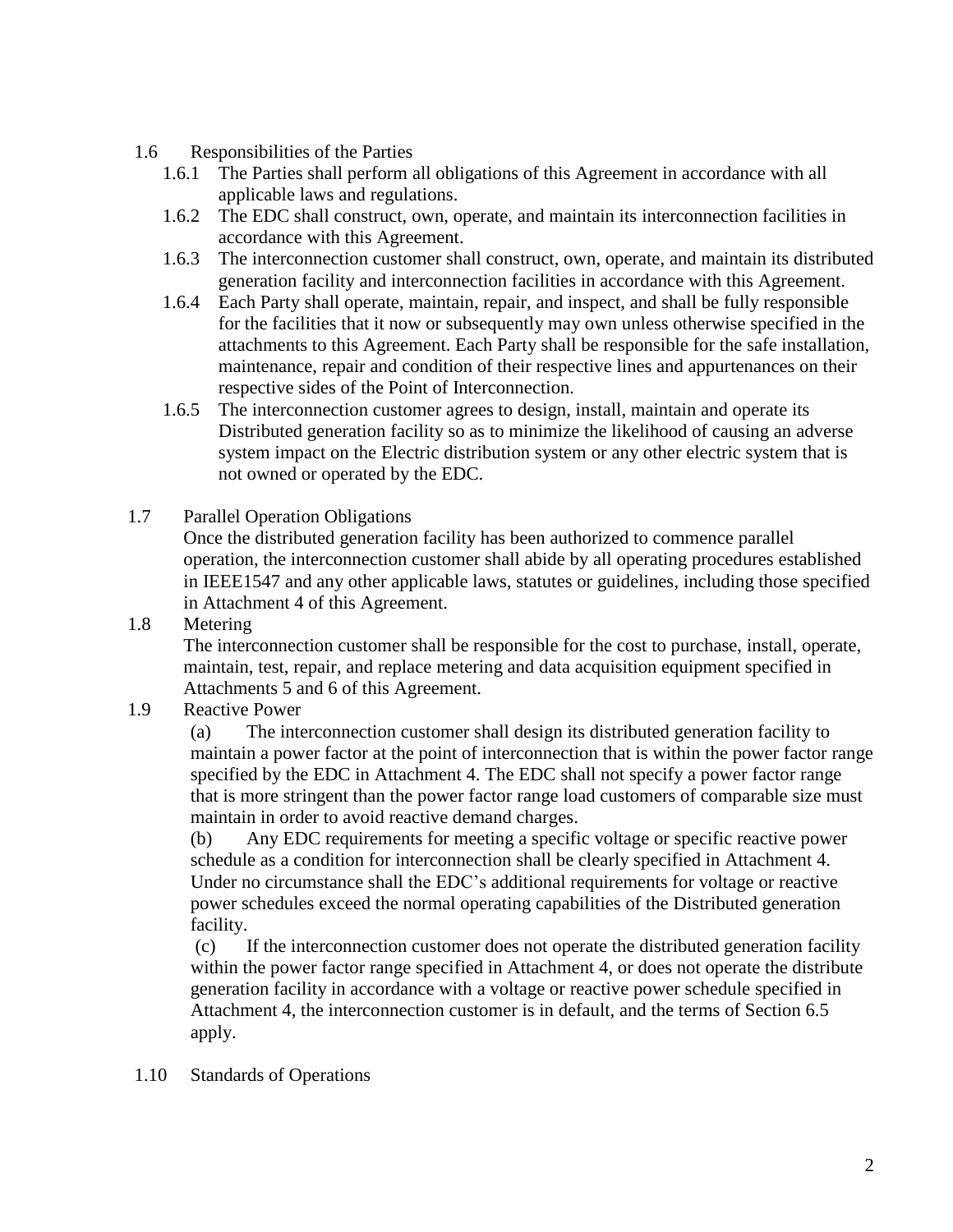Interconnection customer must obtain all certifications, permits, licenses and approvals necessary to construct, operate and maintain the facility and to perform its obligations under this Agreement. Interconnection customer is responsible for coordinating and synchronizing the Distributed generation facility's equipment with the EDC's system. Interconnection customer is responsible for any damage that is caused by the interconnection customer's failure to coordinate or synchronize the Distributed generation facility with the Electric distribution system. The interconnection customer agrees to be primarily liable for any damages resulting from the continued operation of the distributed generation facility after the EDC ceases to energize the line section to which the distributed generation facility is connected. In Attachment 4 the EDC shall specify the shortest reclose time setting for its protection equipment that could affect the distributed generation facility. EDC shall notify the interconnection customer at least 10 business days prior to adopting a faster reclose time on any automatic protective equipment such as a circuit breaker or line recloser, that might affect the distributed generation facility.

### **Article 2. Inspection, Testing, Authorization, and Right of Access**

2.1 Equipment Testing and Inspection

The interconnection customer shall test and inspect its Distributed generation facility including the interconnection equipment prior to interconnection in accordance with IEEE Standard 1547 (2003) and IEEE Standard1547.1 (2005). The interconnection customer shall not operate its Distributed generation facility in parallel with EDC's electric distribution system without prior written authorization by the EDC as provided for in 2.1.1  $-2.1.3.$ 

2.1.1 The EDC shall perform a witness test after construction of the Distributed generation facility is completed but before parallel operation, unless the EDC specifically waives the witness test. The interconnection customer shall provide the EDC at least 30 business days notice of the planned commissioning test for the distributed generation facility. If the EDC performs a witness test at a time that is not concurrent with the commissioning test, it shall contact the interconnection customer to schedule the witness test at a mutually agreeable time within 10 business days after the scheduled commissioning test designated on this application. If the EDC does not perform the witness test within 10 business days after the commissioning test, the witness test is deemed waived unless the parties mutually agree to extend the date for scheduling the witness test, or unless the EDC cannot do so for good cause, in which case, the parties shall agree to another date for scheduling the test within 10 business days of the original scheduled date. If the witness test is not acceptable to the EDC, the interconnection customer has 30 business days to address and resolve any deficiencies. This time period may be extended upon agreement between the EDC and the interconnection customer. If the interconnection customer fails to address and resolve the deficiencies to the satisfaction of the EDC, the applicable cure provisions of 6.5 shall apply. The interconnection customer shall, if requested by the EDC, provide a copy of all documentation in its possession regarding testing conducted pursuant to IEEE Standard 1547.1.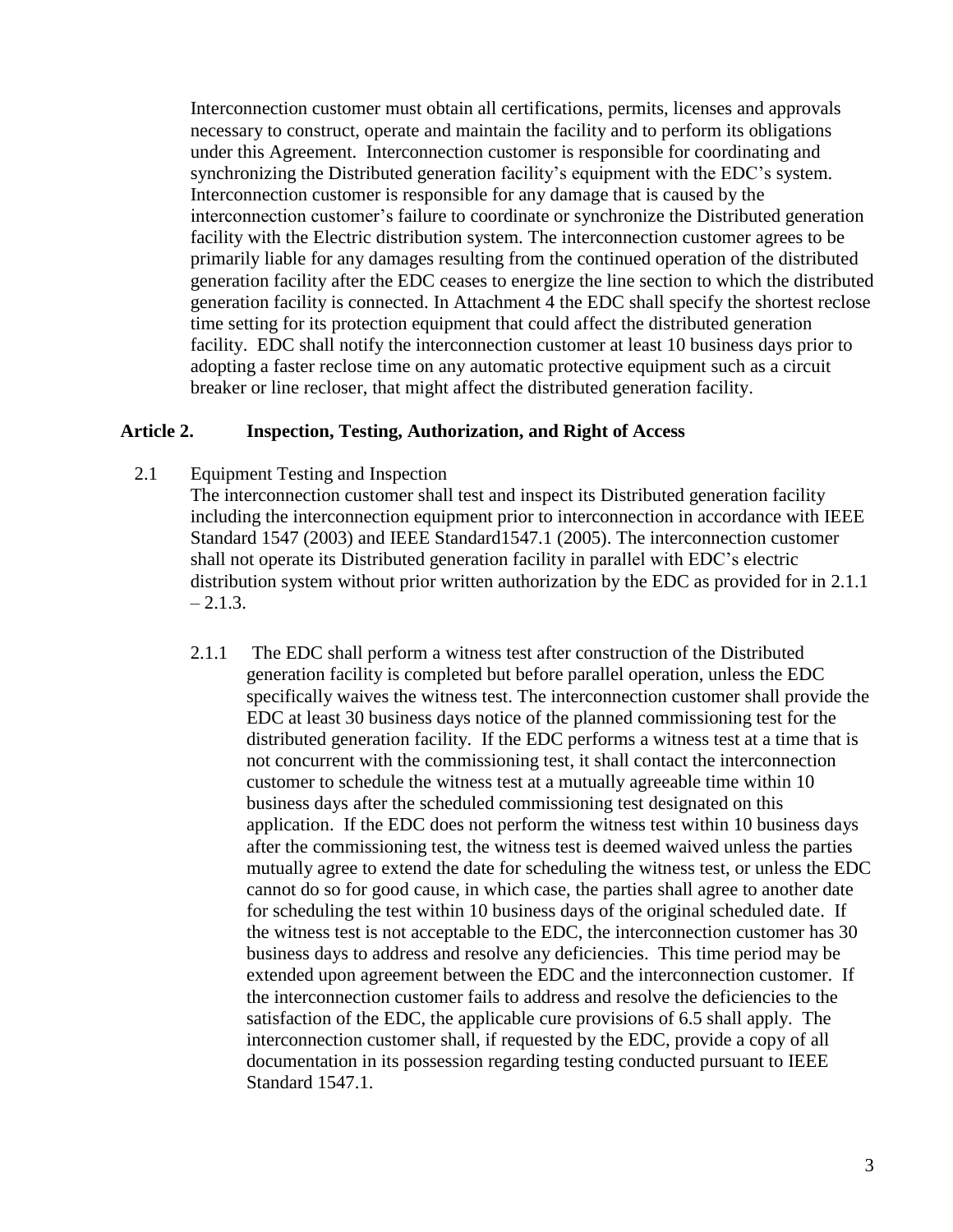- 2.1.2 If the Interconnection customer conducts interim testing of the Distributed generation facility prior to the witness test, the Interconnection customer shall obtain permission before each occurrence of operating the Distributed generation facility in parallel with the Electric distribution system. The EDC may, at its own expense, send qualified personnel to the Distributed generation facility to observe such interim testing, but it cannot mandate that these tests be considered in the final witness test. The EDC is not required to observe such interim testing or precluded from requiring the tests be repeated at the final witness test.
- 2.1.3 After the Distributed generation facility passes the witness test, the EDC shall affix an authorized signature to the certificate of completion and return it to the interconnection customer approving the interconnection and authorizing parallel operation. Such authorization shall not be conditioned or delayed.

### 2.2 **Commercial Operation**

The Interconnection customer shall not operate the Distributed generation facility, except for interim testing as provided in 2.1, until such time as the certificate of completion is signed by all Parties.

### 2.3 **Right of Access**

The EDC must have access to the disconnect switch and metering equipment of the Distributed generation facility at all times. When practical, the EDC shall provide notice to the customer prior to using its right of access.

### **Article 3. Effective Date, Term, Termination, and Disconnection**

### **3.1 Effective Date**

This Agreement shall become effective upon execution by all Parties.

### **3.2 Term of Agreement**

This Agreement shall become effective on the effective date and shall remain in effect unless terminated earlier in accordance with Article 3.3 of this Agreement.

## **3.3 Termination**

- 3.3.1 The interconnection customer may terminate this Agreement at any time by giving the EDC 30 calendar days prior written notice.
- 3.3.2 Either Party may terminate this Agreement after default pursuant to Article 6.5.
- 3.3.3 The EDC may terminate upon 60 calendar days' prior written notice for failure of the interconnection customer to complete construction of the Distributed generation facility within 12 months of the in-service date as specified by the Parties in Attachment 2, which may be extended by agreement between the Parties.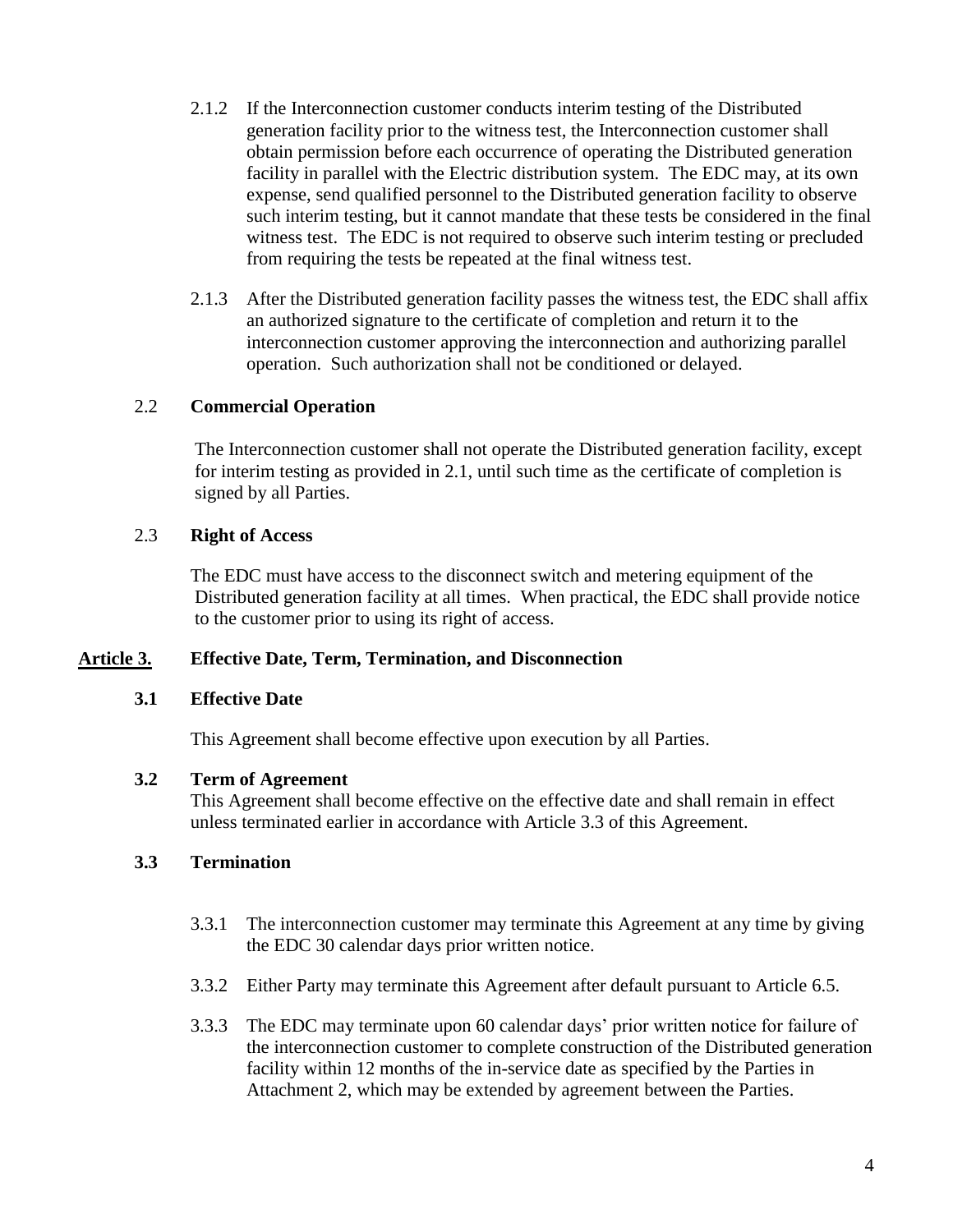- 3.3.4 The EDC may terminate this Agreement upon 60 calendar days' prior written notice if the Interconnection customer has abandoned, cancelled, permanently disconnected or stopped development, construction, or operation of the Distributed Generation Facility or if the Interconnection customer fails to operate the Distributed generation facility in parallel with EDC's electric system for three consecutive years.
- 3.3.5 Upon termination of this Agreement, the Distributed generation facility will be disconnected from the EDC's electric distribution system. Terminating this Agreement does not relieve either Party of its liabilities and obligations that are owed or continuing when the Agreement is terminated.

### **3.4 Temporary Disconnection**

A Party may temporarily disconnect the Distributed generation facility from the electric distribution system in the event one or more of the following conditions or events occurs:

- 3.4.1 Emergency conditions—shall mean any condition or situation: (1) that in the judgment of the Party making the claim is likely to endanger life or property; or (2) that the EDC determines is likely to cause an adverse system impact, or it is likely to have a material adverse effect on the EDC's Electric distribution system, interconnection facilities or other facilities, or it is likely to interrupt or materially interfere with the provision of electric utility service to other customers; or (3) that, is likely to cause a material adverse effect on the Distributed generation facility or the interconnection equipment. Under emergency conditions, the EDC or the interconnection customer may suspend interconnection service and temporarily disconnect the Distributed generation facility from the Electric distribution system. The EDC must notify the interconnection customer when it becomes aware of any conditions that might affect the interconnection customer's operation of the Distributed generation facility. The interconnection customer shall notify the EDC when it becomes aware of any condition that might affect the EDC's electric distribution system. To the extent information is known, the notification shall describe the condition, the extent of the damage or deficiency, the expected effect on the operation of both Parties' facilities and operations, its anticipated duration, and the necessary corrective action.
- 3.4.2 Scheduled maintenance, construction, or repair the EDC may interrupt interconnection service or curtail the output of the Distributed generation facility and temporarily disconnect the Distributed generation facility from the EDC's electric distribution system when necessary for scheduled maintenance, construction, or repairs on EDC's electric distribution system. To the extent possible, the EDC shall provide the interconnection customer with notice five business days before an interruption. The EDC shall coordinate the reduction or temporary disconnection with the interconnection customer; however, the interconnection customer is responsible for out-of-pocket costs incurred by the EDC for deferring or rescheduling maintenance, construction or repair at the Interconnection customer's request.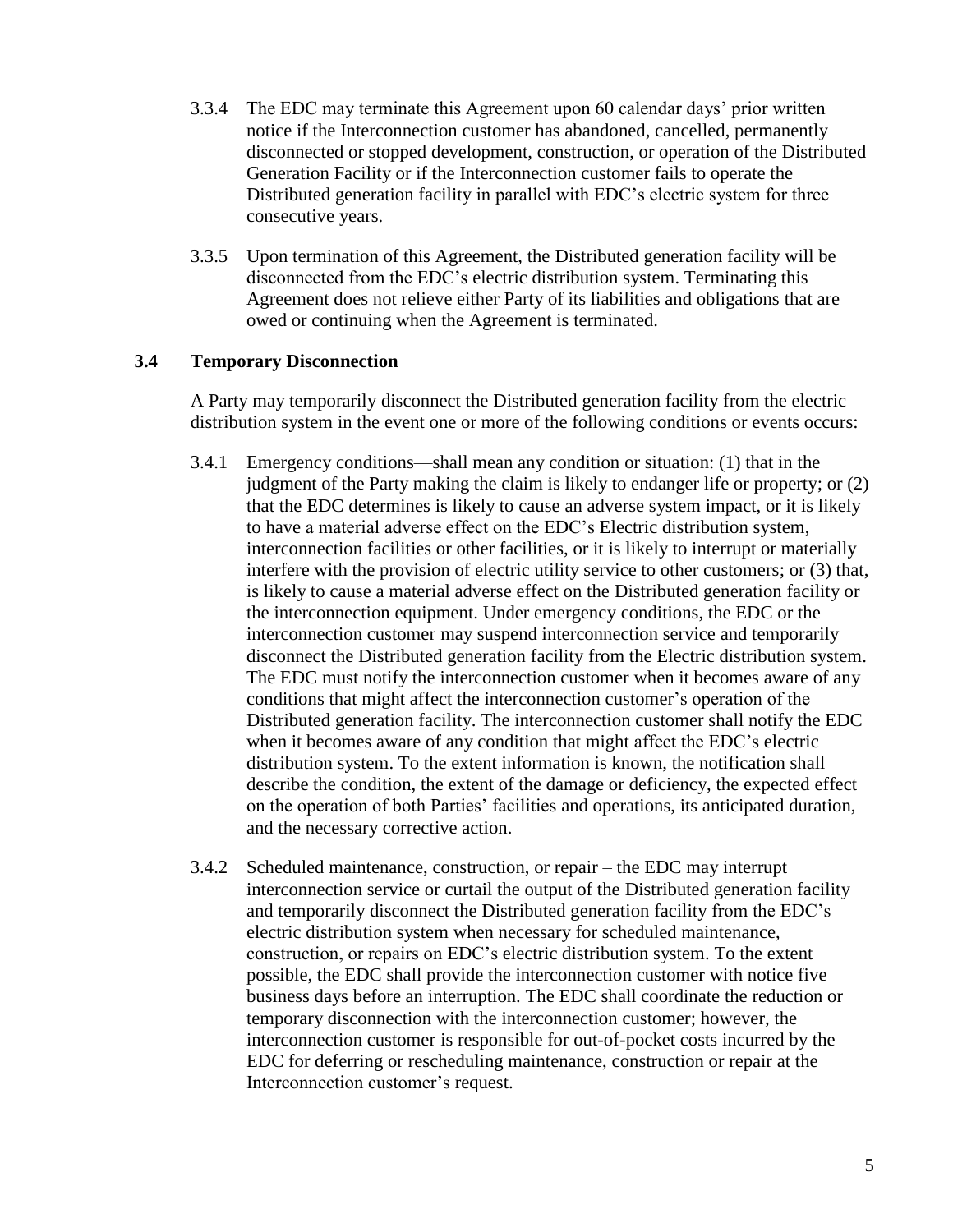- 3.4.3 Forced outages The EDC may suspend interconnection service to repair the EDC's electric distribution system. The EDC shall provide the interconnection customer with prior notice, if possible. If prior notice is not possible, the EDC shall, upon written request, provide the interconnection customer written documentation after the fact explaining the circumstances of the disconnection.
- 3.4.4 Adverse system impact the EDC must provide the interconnection customer with a written notice of its intention to disconnect the Distributed generation facility if the EDC determines that operation of the Distributed generation facility creates an Adverse system impact. The documentation that supports the EDC's decision to disconnect must be provided to the interconnection customer. The EDC may disconnect the Distributed generation facility if, after receipt of the notice, the interconnection customer fails to remedy the Adverse system impact unless Emergency conditions exist in which case the provisions of 3.4.1 apply. The EDC may continue to leave the generating facility disconnected until the Adverse system impact is corrected.
- 3.4.5 Modification of the Distributed generation facility The interconnection customer must receive written authorization from the EDC prior to making any change to the Distributed generation facility, other than a minor equipment modification. If the interconnection customer modifies its facility without the EDC's prior written authorization, the EDC has the right to disconnect the Distributed generation facility until such time as the EDC concludes the modification poses no threat to the safety or reliability of its electric distribution system.
- 3.4.6 The EDC is not responsible for any lost opportunity or other costs incurred by the interconnection customer as a result of an interruption of service under this Article 3.

## **Article 4. Cost Responsibility for Interconnection Facilities and Distribution Upgrades**

## **4.1 Interconnection Facilities**

- 4.1.1 The interconnection customer shall pay for the cost of the interconnection facilities itemized in Attachment 3. The EDC shall identify the additional interconnection facilities necessary to interconnect the Distributed generation facility with the EDC's electric distribution system, the cost of those facilities, and the time required to build and install those facilities.
- 4.1.2 The interconnection customer is responsible for its expenses, including overheads, associated with owning, operating, maintaining, repairing, and replacing its interconnection equipment.

## **4.2 Distribution Upgrades**

The EDC shall design, procure, construct, install, and own any distribution upgrades. The actual cost of the distribution upgrades, including overheads, shall be directly assigned to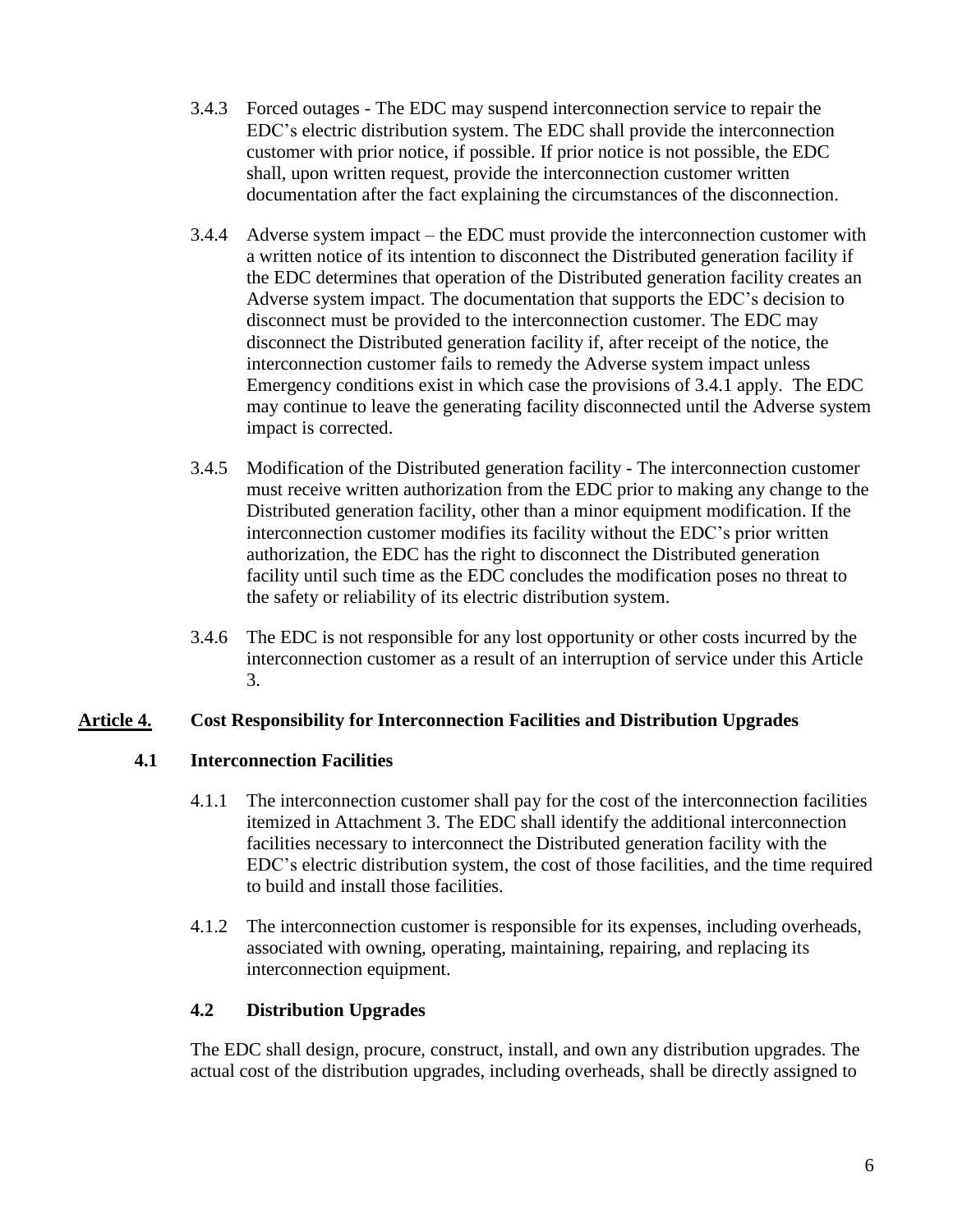the interconnection customer whose Distributed generation facility caused the need for the distribution upgrades.

## **Article 5. Billing, Payment, Milestones, and Financial Security**

## **5.1 Billing and Payment Procedures and Final Accounting (Applies to additional reviews conducted under a Level 2 review and Level 4 reviews)**

- 5.1.1 The EDC shall bill the Interconnection customer for the design, engineering, construction, and procurement costs of EDC-provided interconnection facilities and distribution upgrades contemplated by this Agreement as set forth in Attachment 3. The billing shall occur on a monthly basis, or as otherwise agreed to between the Parties. The interconnection customer shall pay each bill within 30 calendar days of receipt, or as otherwise agreed to between the Parties.
- 5.1.2 Within ninety calendar days of completing the construction and installation of the EDC's interconnection facilities and distribution upgrades described in Attachments 2 and 3 to this Agreement, the EDC shall provide the interconnection customer with a final accounting report of any difference between (1) the actual cost incurred to complete the construction and installation of the EDC's interconnection facilities and distribution upgrades; and (2) the interconnection customer's previous deposit and aggregate payments to the EDC for such interconnection facilities and distribution upgrades. If the interconnection customer's cost responsibility exceeds its previous deposit and aggregate payments, the EDC shall invoice the interconnection customer for the amount due and the interconnection customer shall make payment to the EDC within thirty calendar days. If the interconnection customer's previous deposit and aggregate payments exceed its cost responsibility under this Agreement, the EDC shall refund to the interconnection customer an amount equal to the difference within thirty calendar days of the final accounting report. Upon request from the Interconnection Customer, if the difference between the budget estimate and the actual cost exceeds 20%, the EDC will provide a written explanation for the difference.
- 5.1.3 If a Party disputes any portion of its payment obligation pursuant to this Article 5, such Party shall pay in a timely manner all non-disputed portions of its invoice, and such disputed amount shall be resolved pursuant to the dispute resolution provisions contained in Article 8. A Party disputing a portion of an Article 5 payment shall not be considered to be in default of its obligations pursuant to this Article.

## **5.2 Interconnection customer Deposit**

At least twenty business days prior to the commencement of the design, procurement, installation, or construction of the EDC's interconnection facilities and distribution upgrades, the interconnection customer shall provide the EDC with a deposit equal to 100% of the estimated, non-binding cost to procure, install, or construct any such facilities.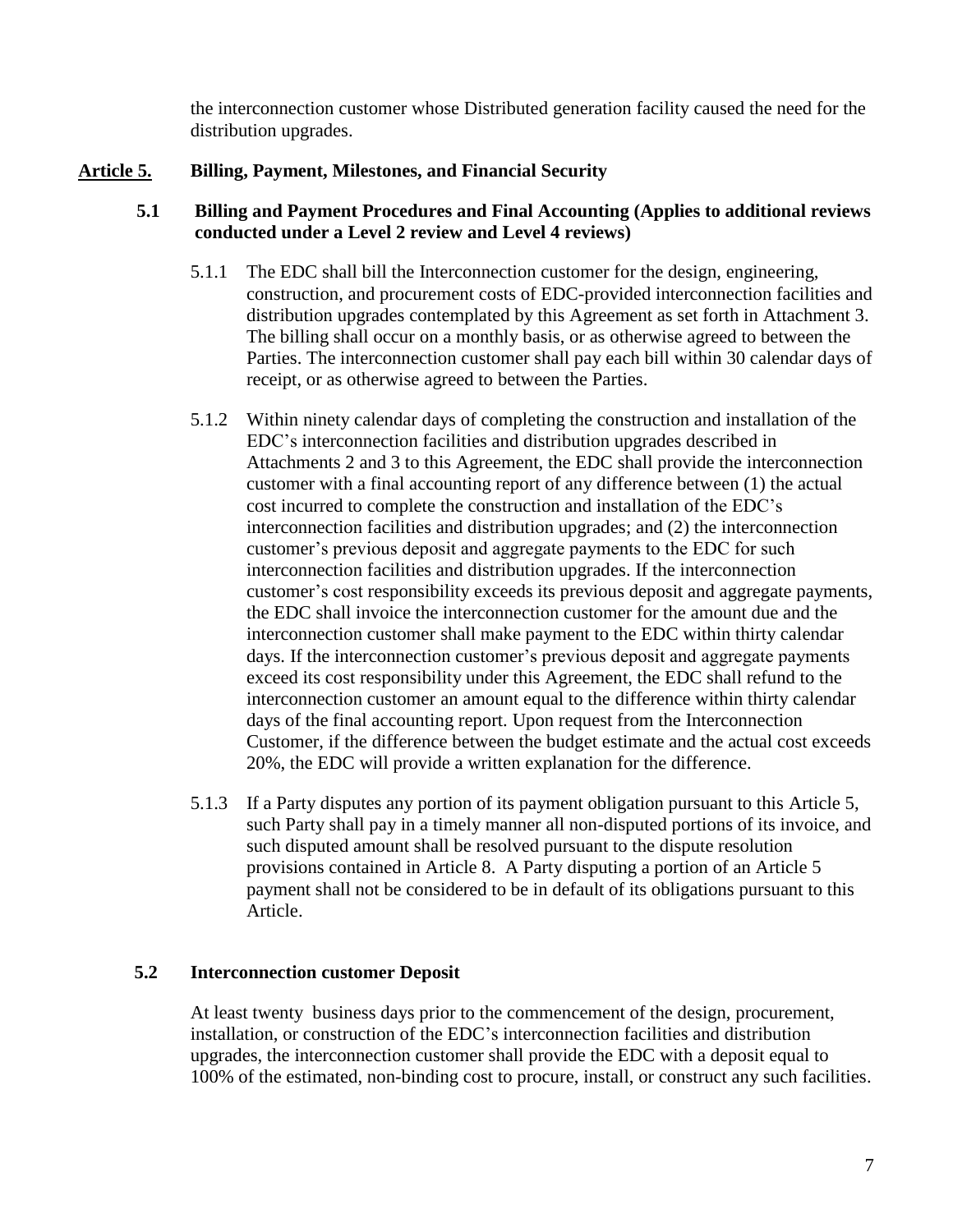### **Article 6. Assignment, Limitation on Damages, Indemnity, Force Majeure, and Default**

### **6.1 Assignment**

This Agreement may be assigned by either Party. If the interconnection customer attempts to assign this agreement, the assignee must agree to the terms of this Agreement in writing and such writing must be provided to the EDC. Any attempted assignment that violates this Article is void and ineffective. Assignment shall not relieve a Party of its obligations, nor shall a Party's obligations be enlarged, in whole or in part, by reason thereof. An assignee is responsible for meeting the same obligations as the assignor.:

- 6.1.1 Either Party may assign this Agreement without the consent of the other Party to any affiliate (including mergers consolidations, transfers or a sale of a substantial portion of the Party's assets between the Party and another entity), of the assigning Party that has an equal or greater credit rating and the legal authority and operational ability to satisfy the obligations of the assigning Party under this Agreement;
- 6.1.2 The Interconnection customer can assign this Agreement, without the consent of the EDC, for collateral security purposes to aid in providing financing for the distributed generation facility.

## **6.2 Limitation on Damages**

Except for cases of gross negligence or willful misconduct, the liability of any Party to this Agreement shall be limited to direct actual damages and reasonable attorney's fees, and all other damages at law are waived. Under no circumstances, except for cases of gross negligence or willful misconduct, shall any Party or its directors, officers, employees and agents, or any of them, be liable to another Party, whether in tort, contract or other basis in law or equity for any special, indirect, punitive, exemplary or consequential damages, including lost profits, lost revenues, replacement power, cost of capital or replacement equipment. This limitation on damages shall not affect any Party's rights to obtain equitable relief, including specific performance, as otherwise provided in this Agreement. The provisions of this Section 6.2 shall survive the termination or expiration of the Agreement.

## **6.3 Indemnity**

- 6.3.1 This provision protects each Party from liability incurred to third parties as a result of carrying out the provisions of this Agreement. Liability under this provision is exempt from the general limitations on liability found in Article 6.2.
- 6.3.2 The Interconnection customer shall indemnify and defend the EDC and the EDC's directors, officers, employees, agents, from all damages and expenses resulting from a third party claim arising out of or based upon the Interconnection customer's (a) negligence or willful misconduct or (b) breach of this Agreement, except to the extent caused by the EDC's gross negligence or willful misconduct.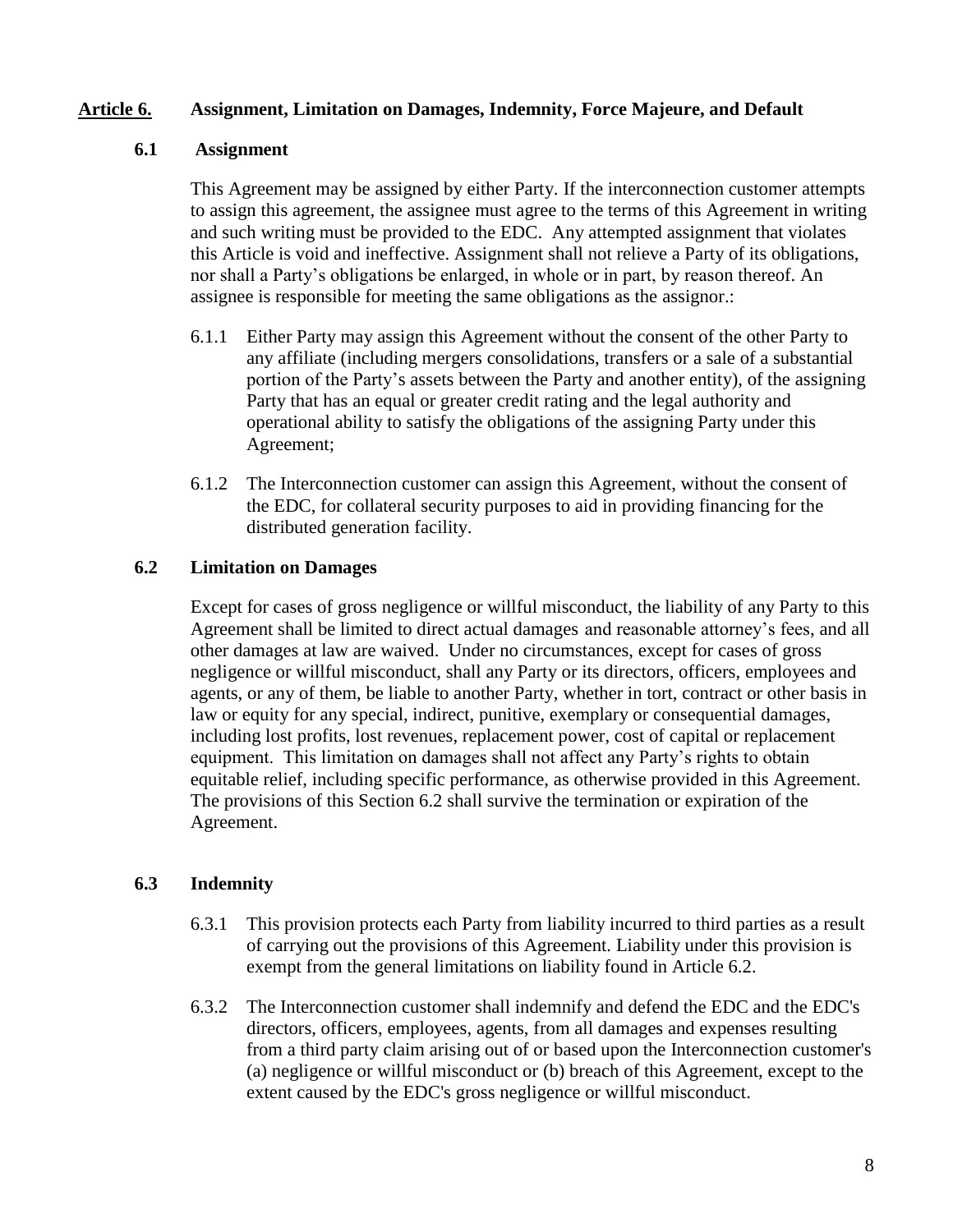The EDC shall indemnify and defend the interconnection customer and the interconnection customer's directors, officers, employees, and agents from all damages and expenses resulting from a third party claim arising out of or based upon the EDC's (a) negligence or willful misconduct or (b) breach of this Agreement, except to the extent caused by the interconnection customer's gross negligence or willful misconduct.

- 6.3.3 Within 5 business days after receipt by an indemnified Party of any claim or notice that an action or administrative or legal proceeding or investigation as to which the indemnity provided for in this Article may apply has commenced, the indemnified Party shall notify the indemnifying Party of such fact. The failure to notify or a delay in such notification shall not affect a Party's indemnification obligation unless such failure or delay is materially prejudicial to the indemnifying Party.
- 6.3.4 If an indemnified Party is entitled to indemnification under this Article as a result of a claim by a third party, and the indemnifying Party fails, after notice and reasonable opportunity to proceed under this Article, to assume the defense of such claim, such indemnified Party may at the expense of the indemnifying Party contest, settle or consent to the entry of any judgment with respect to, or pay in full, such claim.
- 6.3.5 If an indemnifying Party is obligated to indemnify and hold any indemnified Party harmless under this Article, the amount owing to the indemnified person shall be the amount of such indemnified Party's actual loss, net of any insurance or other recovery.

## **6.4 Force Majeure**

- 6.4.1 As used in this Article, a force majeure event shall mean any act of God, labor disturbance, act of the public enemy, war, acts of terrorism, insurrection, riot, fire, storm or flood, explosion, breakage or accident to machinery or equipment through no direct, indirect, or contributory act of a Party, any order, regulation or restriction imposed by governmental, military or lawfully established civilian authorities, or any other cause beyond a Party's control. A force majeure event does not include an act of gross negligence or intentional wrongdoing by the Party claiming Force Majeure.
- 6.4.2 If a force majeure event prevents a Party from fulfilling any obligations under this Agreement, the Party affected by the force majeure event (Affected Party) shall notify the other Party of the existence of the force majeure event within one business day. The notification must specify the circumstances of the force majeure event, its expected duration, and the steps that the Affected Party is taking and will take to mitigate the effects of the event on its performance. If the initial notification is verbal, it must be followed up with a written notification within one business day. The Affected Party shall keep the other Party informed on a continuing basis of developments relating to the force majeure event until the event ends. The Affected Party may suspend or modify its obligations under this Agreement (other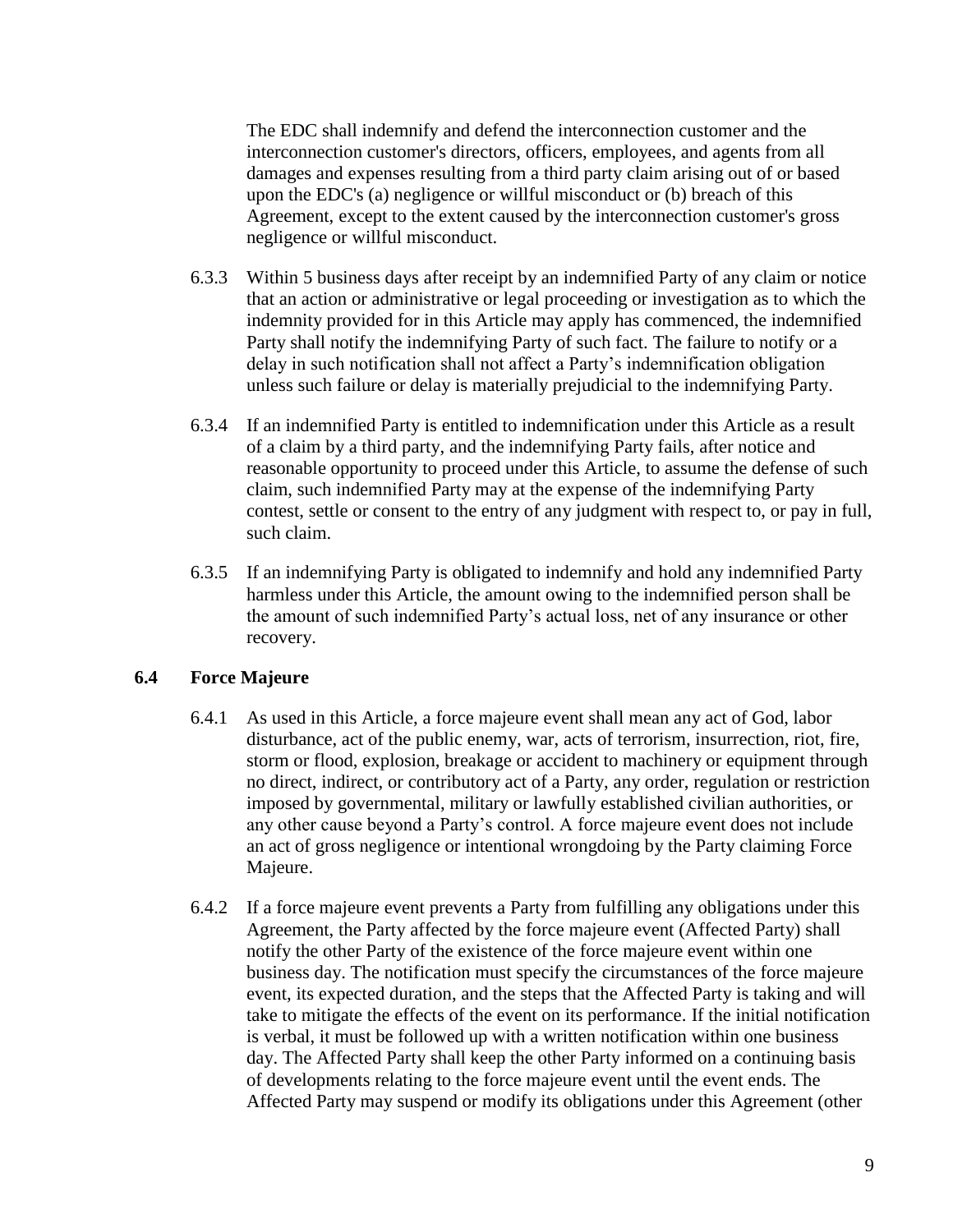than the obligation to make payments) only to the extent that the effect of the force majeure event cannot be otherwise mitigated.

### **6.5 Default**

- 6.5.1 No default shall exist when the failure to discharge an obligation (other than the payment of money) results from a force majeure event as defined in this Agreement, or the result of an act or omission of the other Party.
- 6.5.2 A Party shall be in default ("Default") of this Agreement if (1) it fails in any material respect to comply with, observe or perform, or defaults in the performance of, any covenant or obligation under this Agreement and fails to cure such failure within sixty (60) calendar days after receiving written notice from the other Party. Upon a default of this Agreement, the non-defaulting Party shall give written notice of such default to the defaulting Party. Except as provided in Article 6.5.3, the defaulting Party has 60 calendar days from receipt of the default notice to cure such default; provided however, if the default cannot be cured within 60 calendar days, the defaulting Party shall commence such cure within 20 calendar days after original notice and complete such cure within six months from receipt of the default notice; and, if cured within such time, the default specified in such notice shall cease to exist.
- 6.5.3 If a Party has assigned this Agreement that is not specifically authorized by Article 6.1 and fails to provide reasonable access pursuant to Article 2.3, is in default of its obligations pursuant to Article 7, or if a Party is in default of its payment obligations pursuant to Article 5 of this Agreement, the defaulting Party has 30 days from receipt of the default notice to cure such default.
- 6.5.4 If a default is not cured as provided for in this Article, or if a default is not capable of being cured within the period provided for herein, the non-defaulting Party shall have the right to terminate this Agreement by written notice, and be relieved of any further obligation hereunder and, whether or not that Party terminates this Agreement, to recover from the defaulting Party all amounts due hereunder, plus all other damages and remedies to which it is entitled at law or in equity. The provisions of this Article will survive termination of this Agreement.

### **Article 7. Insurance**

For distributed generation facilities with a nameplate capacity of 1 MW or above, the interconnection customer shall carry insurance coverage that the maximum comprehensive/general liability coverage that shall be continuously maintained by the interconnection customer during the term shall be not less than \$2,000,000 for each occurrence, and an aggregate, if any, of at least \$4,000,000. The EDC, its officers, employees and agents will be added as an additional insured on this policy.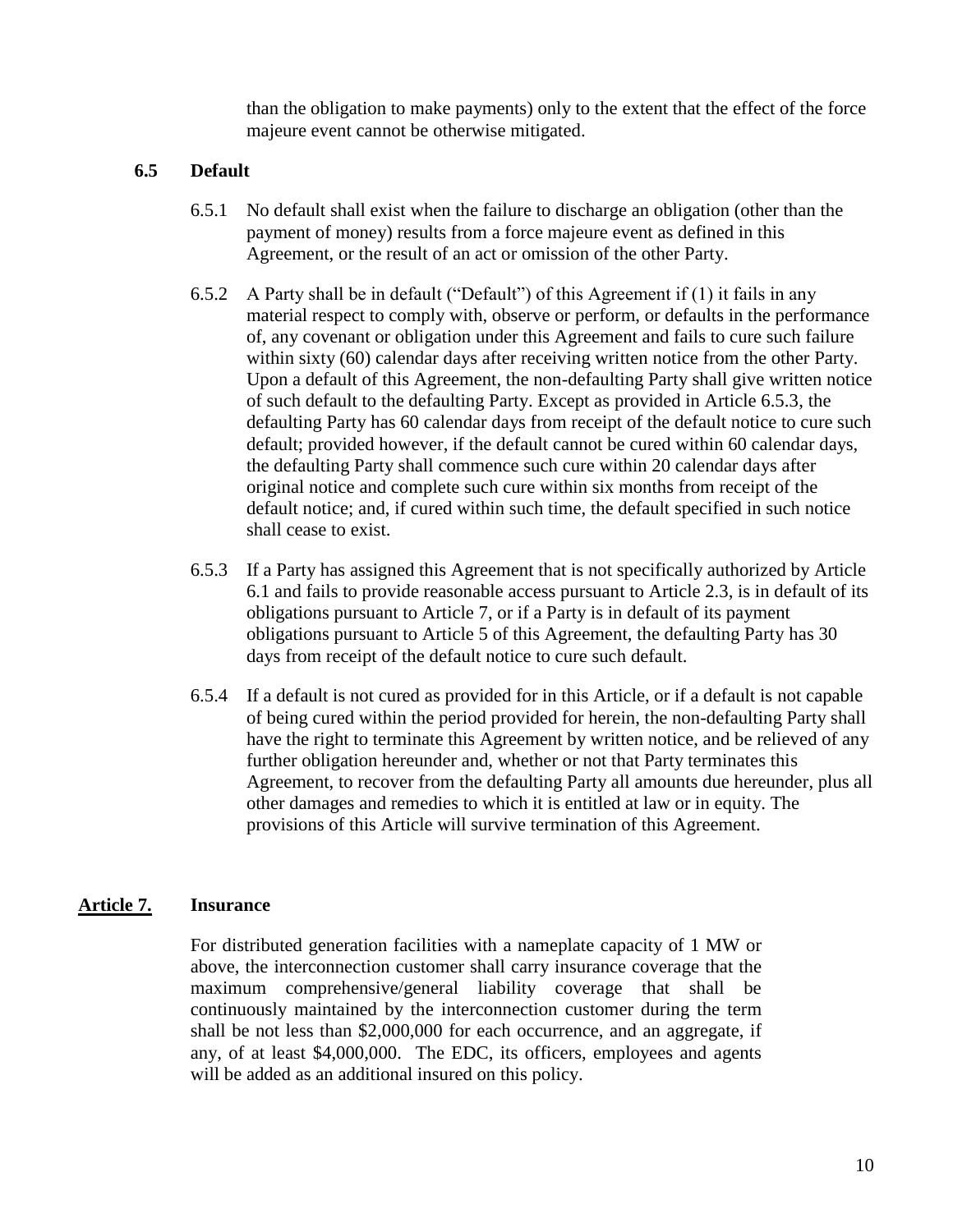The Interconnection customer agrees to provide the EDC with at least thirty calendar days advance written notice of cancellation, a reduction in limits, or non-renewal of any insurance policy required herein.

### **Article 8. Dispute Resolution**

- 8.1 Parties shall attempt to resolve all disputes regarding interconnection as provided in this section in a good faith manner.
- 8.2 If there is a dispute between the Parties about an interpretation of the Agreement, the aggrieved Party shall issue a written notice to the other Party to the agreement that specifies the dispute and the Agreement articles that are disputed.
- 8.3 A meeting between the Parties shall be held within ten days from receipt of the written notice. Persons with decision-making authority from each Party shall attend such meeting. If the dispute involves technical issues, persons with sufficient technical expertise and familiarity with the issue in dispute from each Party shall also attend the meeting. The meeting may be conducted by teleconference.
- 8.4 After the first meeting, each Party may seek resolution through complaint or mediation procedures available at the Commission. The Commission may designate an engineer from the Commission's Energy Division to assist in resolving the dispute. Dispute resolution shall be conducted in a manner designed to minimize costs and delay. Dispute resolution may be conducted by phone.
- 8.5 Pursuit of dispute resolution may not affect an Interconnection request or an interconnection applicant's position in the EDC's interconnection queue.
- 8.6 If the Parties fail to resolve their dispute under the dispute resolution provisions of this Article, nothing in this Article shall affect any Party's rights to obtain equitable relief, including specific performance, as otherwise provided in this Agreement.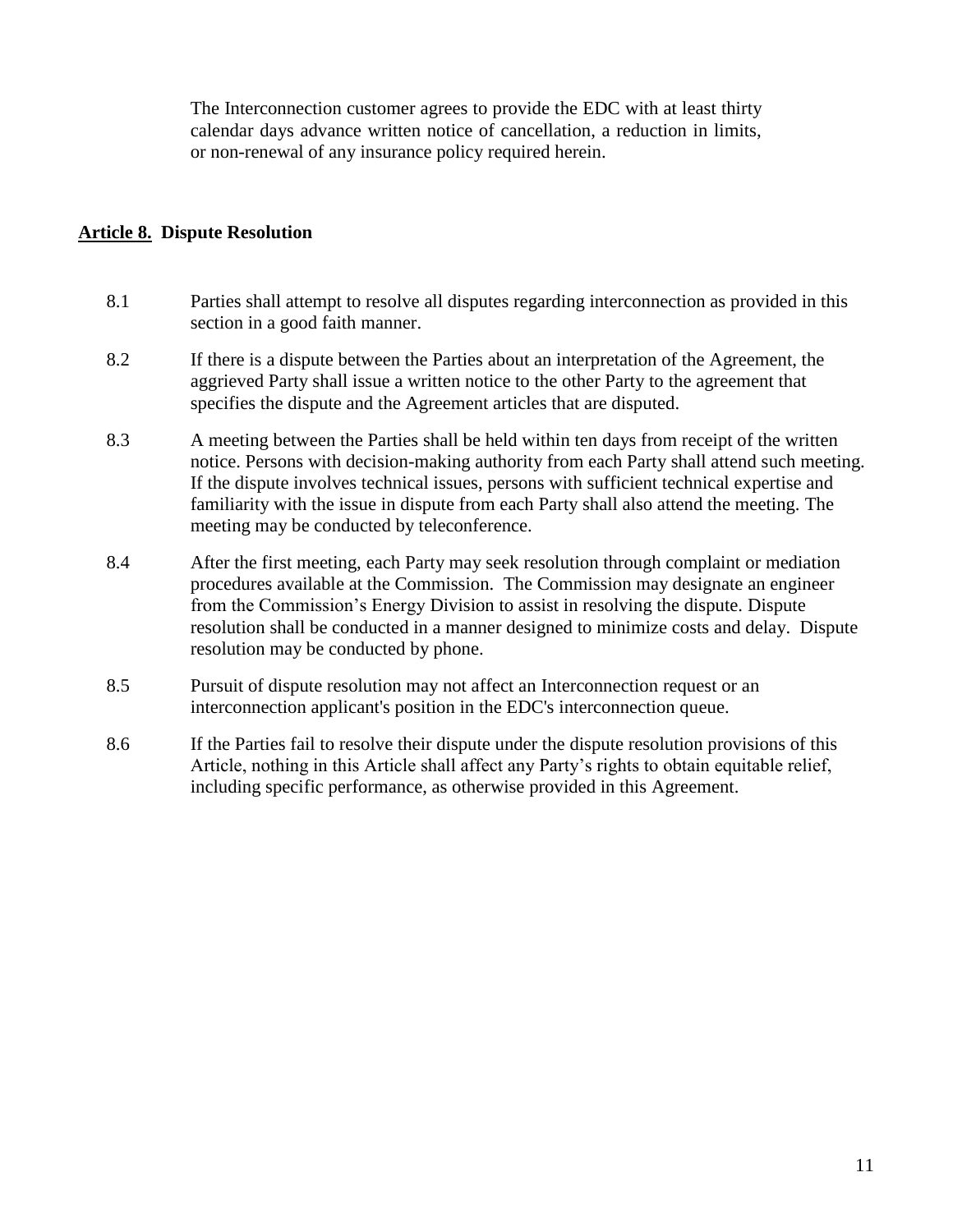### **Article 9. Miscellaneous**

## **9.1 Governing Law, Regulatory Authority, and Rules**

The validity, interpretation and enforcement of this Agreement and each of its provisions shall be governed by the laws of the State of Illinois, without regard to its conflicts of law principles. This Agreement is subject to all applicable laws and regulations. Each Party expressly reserves the right to seek change in, appeal, or otherwise contest any laws, orders or regulations of a governmental authority. The language in all parts of this Agreement shall in all cases be construed as a whole according to its fair meaning and not strictly for or against EDC or interconnection customer, regardless of the involvement of either Party in drafting this instrument.

### **9.2 Amendment**

Modification of this Agreement shall be only by a written instrument duly executed by both Parties.

## **9.3 No Third-Party Beneficiaries**

This Agreement is not intended to and does not create rights, remedies, or benefits of any character whatsoever in favor of any persons, corporations, associations, or entities other than the Parties, and the obligations herein assumed are solely for the use and benefit of the Parties, their successors in interest and where permitted, their assigns.

## **9.4 Waiver**

- 9.4.1 Except as otherwise provided in this Agreement, a Party's compliance with any obligation, covenant, agreement, or condition herein may be waived by the Party entitled to the benefits thereof only by a written instrument signed by the Party granting such waiver, but such waiver or failure to insist upon strict compliance with such obligation, covenant, agreement, or condition will not operate as a waiver of, or estoppel with respect to, any subsequent or other failure.
- 9.4.2 Failure of any Party to enforce or insist upon compliance with any of the terms or conditions of this Agreement, or to give notice or declare this Agreement or the rights hereunder terminated, shall not constitute a waiver or relinquishment of any rights set out herein, but the same shall be and remain at all times in full force and effect, unless and only to the extent expressly set forth in a written document signed by the Party granting such waiver or relinquishing any such right(s). Any waiver granted, or relinquishment of any right, by a Party shall not operate as a relinquishment of any other rights or a waiver or of any other failure of the Party granted the waiver to comply with any obligation, covenant, agreement, or condition herein.

### **9.5 Entire Agreement**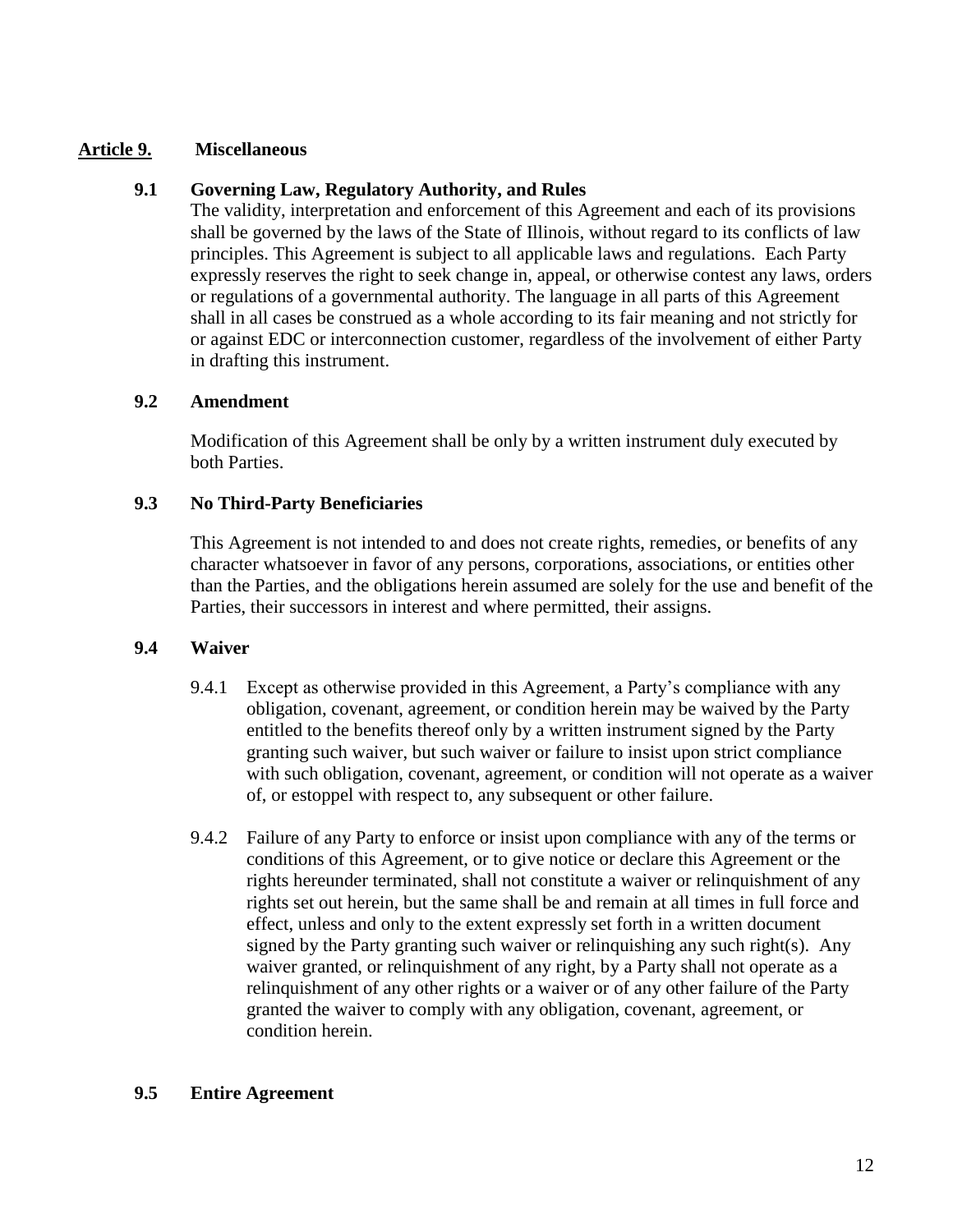Except as provided in subsection 9.1, this Agreement, including all attachments, constitutes the entire Agreement between the Parties with reference to the subject matter hereof, and supersedes all prior and contemporaneous understandings or agreements, oral or written, between the Parties with respect to the subject matter of this Agreement. There are no other agreements, representations, warranties, or covenants that constitute any part of the consideration for, or any condition to, either Party's compliance with its obligations under this Agreement.

### **9.6 Multiple Counterparts**

This Agreement may be executed in two or more counterparts, each of which is deemed an original but all constitute one and the same instrument.

### **9.7 No Partnership**

This Agreement shall not be interpreted or construed to create an association, joint venture, agency relationship, or partnership between the Parties or to impose any partnership obligation or partnership liability upon either Party. Neither Party shall have any right, power or authority to enter into any agreement or undertaking for, or act on behalf of, or to act as or be an agent or representative of, or to otherwise bind, the other Party.

### **9.8 Severability**

If any provision or portion of this Agreement shall for any reason be held or adjudged to be invalid or illegal or unenforceable by any court of competent jurisdiction or other governmental authority, (1) such portion or provision shall be deemed separate and independent, (2) the Parties shall negotiate in good faith to restore insofar as practicable the benefits to each Party that were affected by such ruling, and (3) the remainder of this Agreement shall remain in full force and effect.

### **9.9 Environmental Releases**

Each Party shall notify the other Party of the release of any hazardous substances, any asbestos or lead abatement activities, or any type of remediation activities related to the Distributed generation facility or the Interconnection facilities, each of which may reasonably be expected to affect the other Party. The notifying Party shall (1) provide the notice as soon as practicable, provided such Party makes a good faith effort to provide the notice no later than 24 hours after such Party becomes aware of the occurrence, and (2) promptly furnish to the other Party copies of any publicly available reports filed with any governmental authorities addressing such events.

### **9.10 Subcontractors**

Nothing in this Agreement shall prevent a Party from using the services of any subcontractor it deems appropriate to perform its obligations under this Agreement; provided, however, that each Party shall require its subcontractors to comply with all applicable terms and conditions of this Agreement in providing such services and each Party shall remain primarily liable to the other Party for the performance of such subcontractor.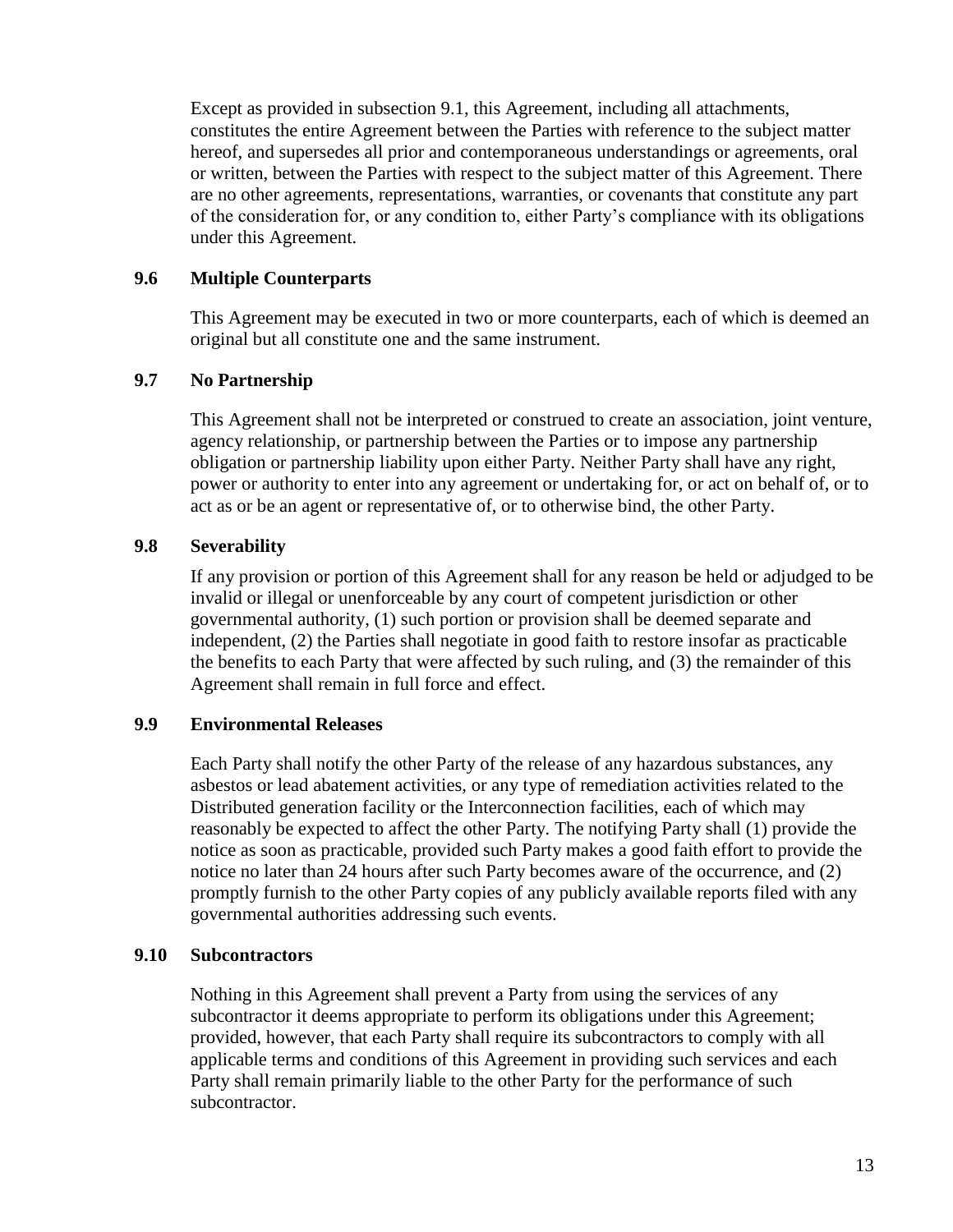- 9.10.1 A subcontract relationship does not relieve any Party of any of its obligations under this Agreement. The hiring Party remains responsible to the other Party for the acts or omissions of its subcontractor. Any applicable obligation imposed by this Agreement upon the hiring Party shall be equally binding upon, and shall be construed as having application to, any subcontractor of such Party.
- 9.10.2 The obligations under this Article cannot be limited in any way by any limitation of subcontractor's insurance.

### **Article 10. Notices**

### **10.1 General**

Unless otherwise provided in this Agreement, any written notice, demand, or request required or authorized in connection with this Agreement ("Notice") shall be deemed properly given if delivered in person, delivered by recognized national courier service, or sent by first class mail, postage prepaid, to the person specified below:

### **If to Interconnection Customer:**

|        | Interconnection Customer: |      |        |        |                 |
|--------|---------------------------|------|--------|--------|-----------------|
|        |                           |      |        |        |                 |
|        | Address:                  |      |        |        |                 |
|        | City:                     |      | State: |        | $\mathsf{Zip:}$ |
| Phone: |                           | Fax: |        | E-mail |                 |

## **If to EDC:**

| EDC                                                                    |      |        |        |                 |  |
|------------------------------------------------------------------------|------|--------|--------|-----------------|--|
| Attention:<br><u> 1980 - Jan Stein, amerikansk politiker (d. 1980)</u> |      |        |        |                 |  |
|                                                                        |      |        |        |                 |  |
|                                                                        |      | State: |        | $\mathrm{Zip:}$ |  |
| City: <u>City:</u> Fa                                                  | Fax: |        | E-mail |                 |  |

### **Alternative Forms of Notice**

Any notice or request required or permitted to be given by either Party to the other Party and not required by this Agreement to be in writing may be given by telephone, facsimile or e-mail to the telephone numbers and e-mail addresses set out above.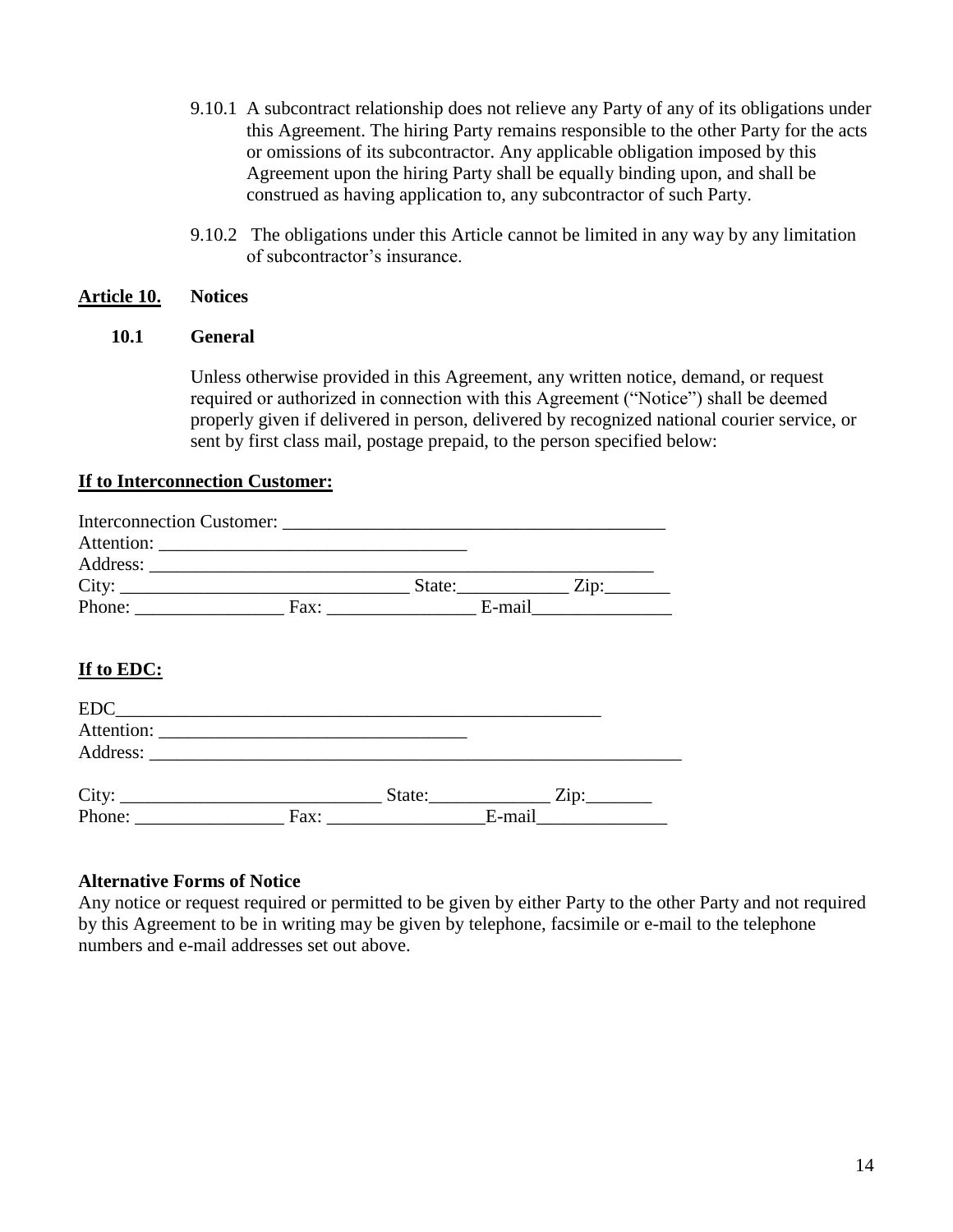## **10.2 Billing and Payment**

Billings and payments shall be sent to the addresses set out below:

## **If to Interconnection Customer**

| City:     |        | State: $\frac{Zip:\_\_\_\_\_\_Z}{Zip:\_\_\_\_\_\_\_Z}$ |
|-----------|--------|--------------------------------------------------------|
| If to EDC |        |                                                        |
|           | EDC:   |                                                        |
|           |        |                                                        |
|           |        |                                                        |
| City:     | State: | Zip:                                                   |

# **10.3 Designated Operating Representative**

The Parties may also designate operating representatives to conduct the communications which may be necessary or convenient for the administration of this Agreement. This person will also serve as the point of contact with respect to operations and maintenance of the Party's facilities.

| <b>Interconnection Customer's</b> |                                  |  |  |
|-----------------------------------|----------------------------------|--|--|
|                                   | <b>Operating representative:</b> |  |  |
|                                   |                                  |  |  |
|                                   |                                  |  |  |
|                                   |                                  |  |  |
|                                   | Phone: Fax: Fax: E-Mail          |  |  |
|                                   |                                  |  |  |
|                                   |                                  |  |  |
|                                   |                                  |  |  |
|                                   |                                  |  |  |

## **10.4 Changes to the Notice Information**

Either Party may change this notice information by giving five business days written notice before the effective date of the change.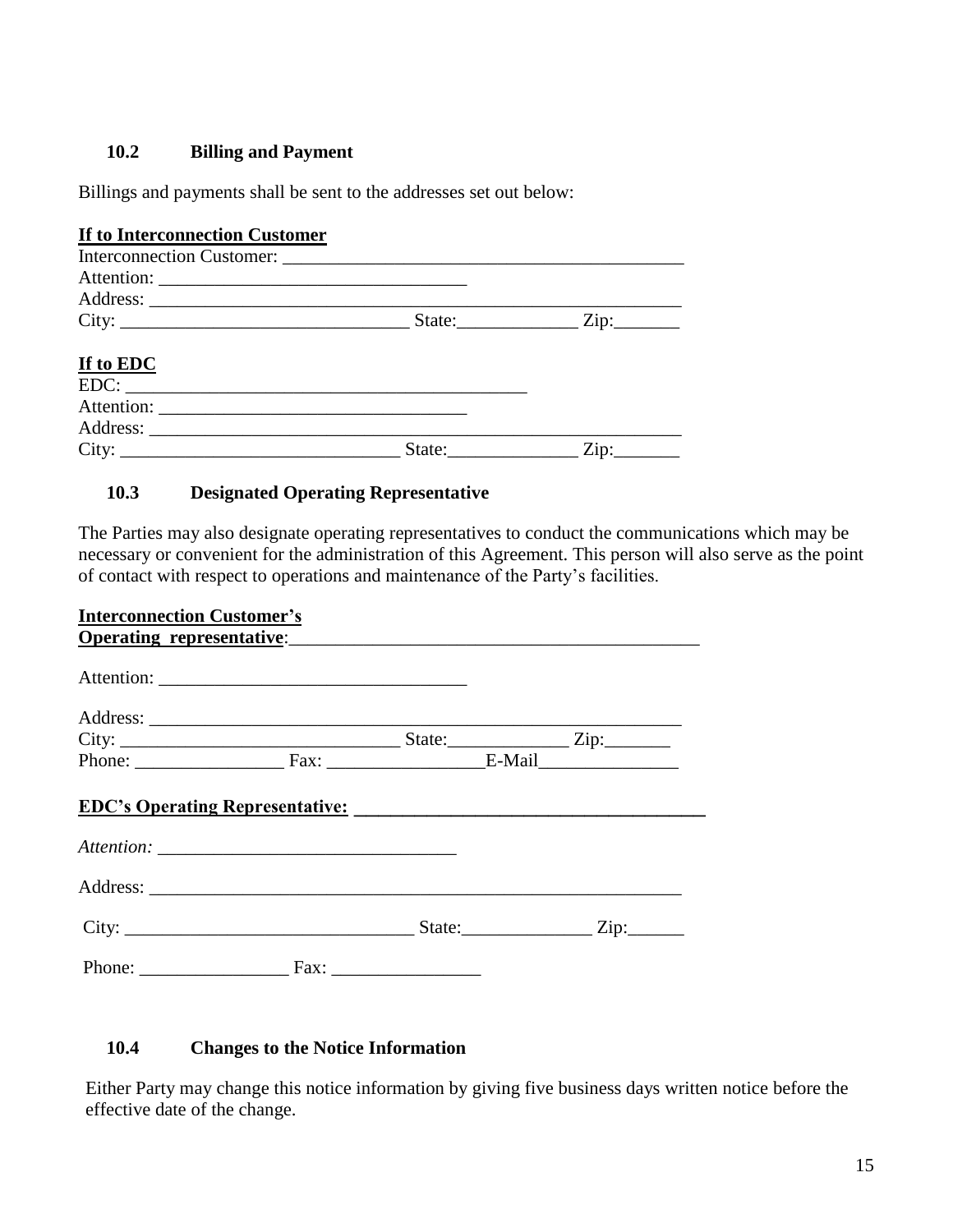# **Article 11. Signatures**

**IN WITNESS WHEREOF**, the Parties have caused this Agreement to be executed by their respective duly authorized representatives.

| For the Interconnection Customer: |
|-----------------------------------|
| Name:                             |
|                                   |
|                                   |
|                                   |
| For EDC:                          |
|                                   |
|                                   |
|                                   |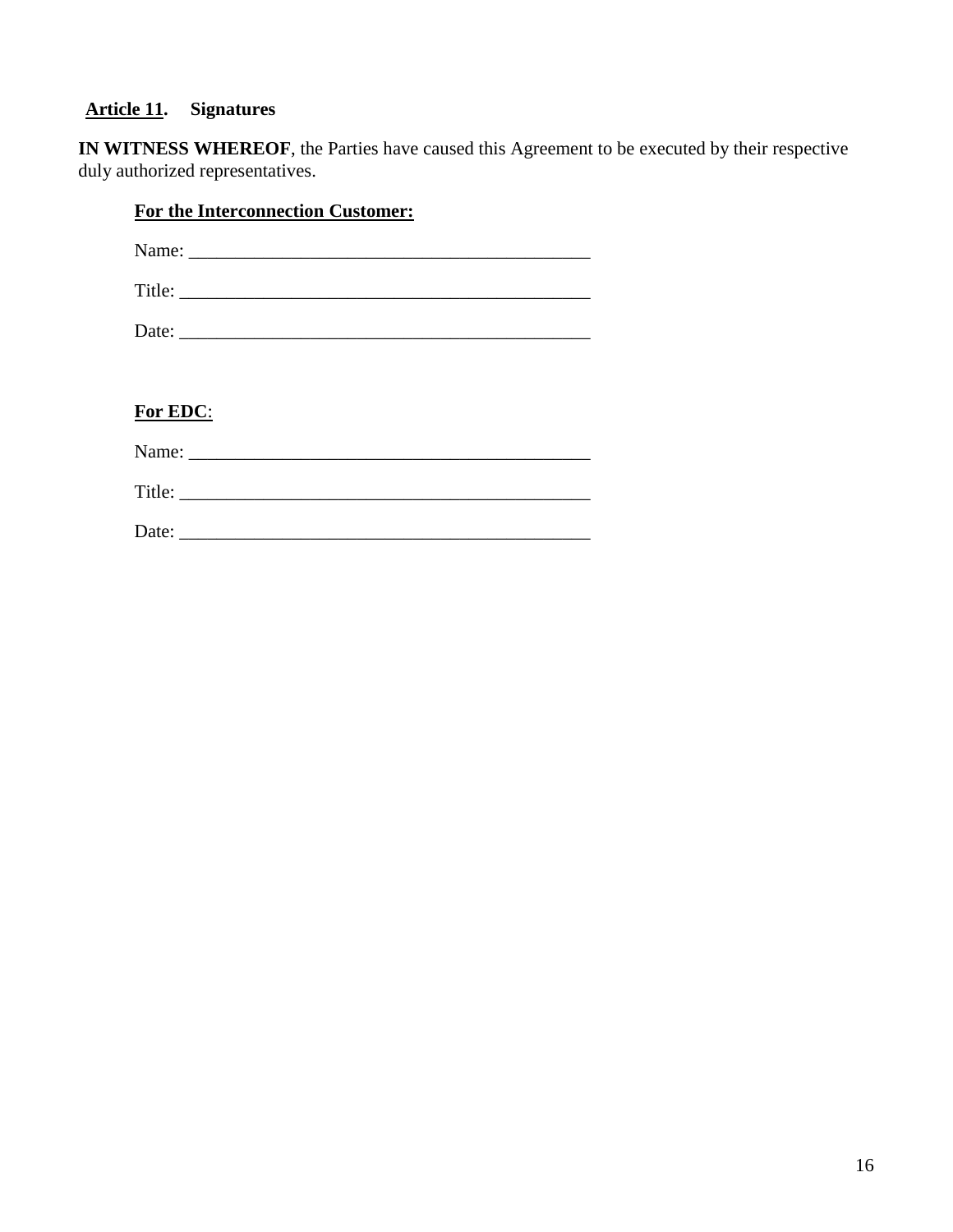# **Definitions**

**Adverse system impact -** A negative effect that compromises the safety or reliability of the electric distribution system or materially affects the quality of electric service provided by the electric distribution company (EDC) to other customers.

**Applicable laws and regulations** – All duly promulgated applicable federal, State and local laws, regulations, rules, ordinances, codes, decrees, judgments, directives, or judicial or administrative orders, permits and other duly authorized actions of any Governmental Authority, having jurisdiction over the parties.

**Commissioning test** *–* Tests applied to a Distributed generation facility by the applicant after construction is completed to verify that the facility does not create adverse system impacts. At a minimum, the scope of the commissioning tests performed shall include the commissioning test specified IEEE standard 1547 section 5.4 "Commissioning tests".

**Distributed generation facility** - The equipment used by an interconnection customer to generate or store electricity that operates in parallel with the electric distribution system. A Distributed generation facility typically includes an electric generator, prime mover, and the Interconnection Equipment required to safely interconnect with the electric distribution system or a local electric power system.

**Distribution upgrades** –A required addition or modification to the EDC's electric distribution system at or beyond the Point of Interconnection to accommodate the interconnection of a Distributed generation facility. Distribution upgrades do not include interconnection facilities.

**Electric distribution company** or **EDC -** Any electric utility entity subject to the jurisdiction of the Illinois Commerce Commission.

**Electric distribution system** –The facilities and equipment used to transmit electricity to ultimate usage points such as homes and industries from interchanges with higher voltage transmission networks that transport bulk power over longer distances. The voltage levels at which electric distribution systems operate differ among areas but generally carry less than 69 kilovolts of electricity. Electric distribution system has the same meaning as the term Area EPS, as defined in 3.1.6.1 of IEEE Standard 1547.

**Facilities study** – An engineering study conducted by the EDC to determine the required modifications to the EDC's electric distribution system, including the cost and the time required to build and install such modifications, as necessary to accommodate an Interconnection Request.

**Force majeure event** -- Shall mean any act of God, labor disturbance, act of the public enemy, war, acts of terrorism, insurrection, riot, fire, storm or flood, explosion, breakage or accident to machinery or equipment through no direct, indirect, or contributory act of a Party, any order, regulation or restriction imposed by governmental, military or lawfully established civilian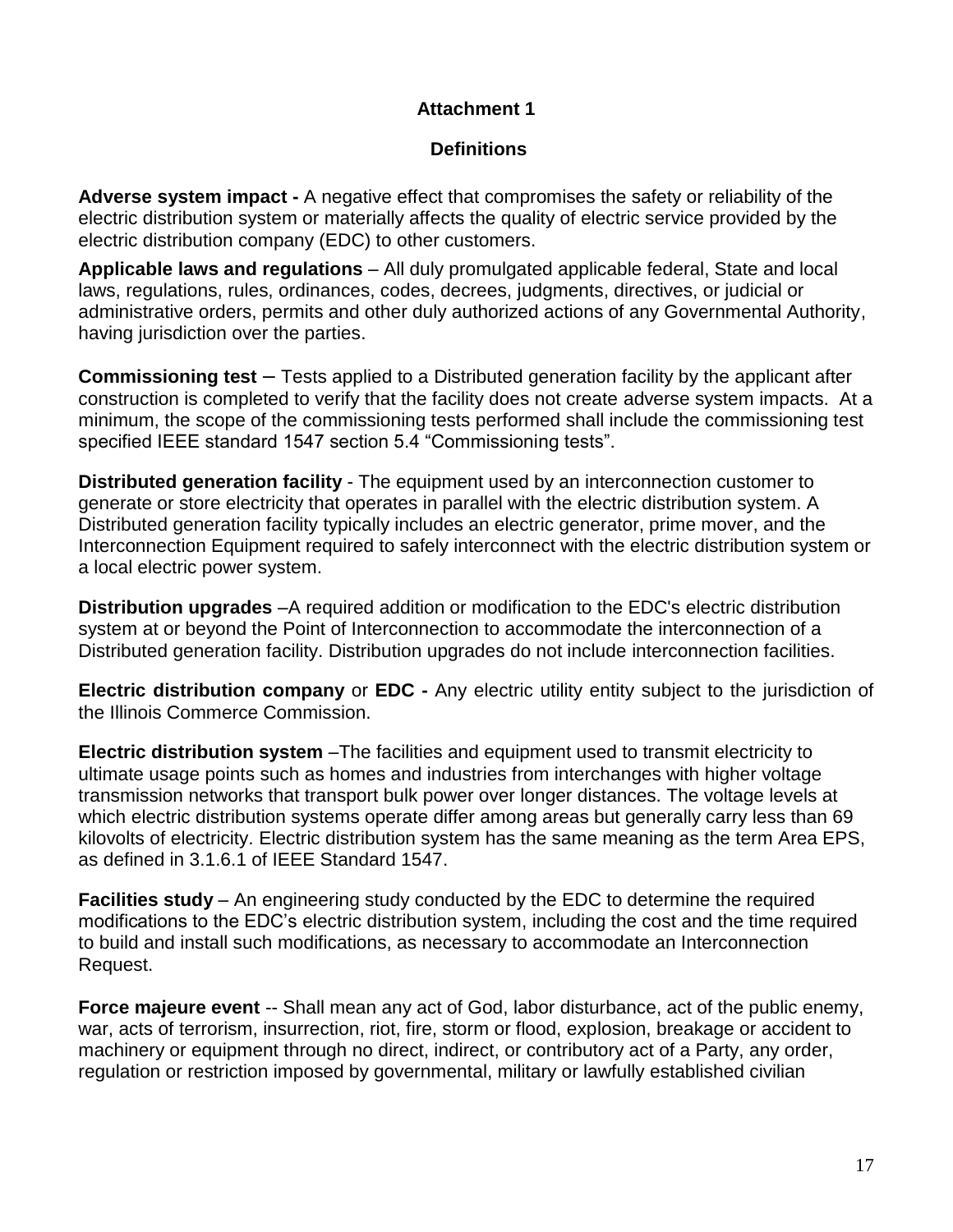authorities, or any other cause beyond a Party's control. A force majeure event does not include an act of gross negligence or intentional wrongdoing

**Governmental authority** – Any federal, State, local or other governmental regulatory or administrative agency, court, commission, department, board, or other governmental subdivision, legislature, rulemaking board, tribunal, or other governmental authority having jurisdiction over the Parties, their respective facilities, or the respective services they provide, and exercising or entitled to exercise any administrative, executive, police, or taxing authority or power; provided, however, that such term does not include the interconnection customer, EDC or any affiliate thereof.

**IEEE Standard 1547** - The Institute of Electrical and Electronics Engineers, Inc. (IEEE), 3 Park Avenue New York, NY 10016-5997, Standard 1547 (2003) ''Standard for Interconnecting Distributed Resources with Electric Power Systems.".

**IEEE Standard 1547.1** - The IEEE Standard 1547.1 (2005) "Conformance Test Procedures for Equipment Interconnecting Distributed Resources with Electric Power Systems.'

**Interconnection agreement or Agreement** – The agreement between the interconnection customer and the EDC. The Interconnection agreement governs the connection of the Distributed generation facility to the EDC's electric distribution system and the ongoing operation of the Distributed generation facility after it is connected to the EDC's electric distribution system.

**Interconnection customer** – The entity entering into this Agreement for the purpose of interconnecting a Distributed generation facility to the EDC's electric distribution system.

**Interconnection equipment** – A group of components or an integrated system connecting an electric generator with a local electric power system or an electric distribution system that includes all interface equipment including switchgear, protective devices, inverters or other interface devices. Interconnection equipment may be installed as part of an integrated equipment package that includes a generator or other electric source.

**Interconnection facilities** – Facilities and equipment required by the EDC to accommodate the interconnection of a Distributed generation facility. Collectively, interconnection facilities include all facilities, and equipment between the Distributed generation facility and the point of interconnection, including modification, additions, or upgrades that are necessary to physically and electrically interconnect the Distributed generation facility to the electric distribution system. Interconnection facilities are sole use facilities and do not include distribution upgrades.

**Interconnection request** – An interconnection customer's request, on the required form, for the interconnection of a new Distributed generation facility, or to increase the capacity or change the operating characteristics of an existing Distributed generation facility that is interconnected with the EDC's electric distribution system.

**Interconnection study** shall mean any of the following studies, as determined to be appropriate by EDC: the interconnection feasibility study, the interconnection system impact study, and the interconnection facilities study.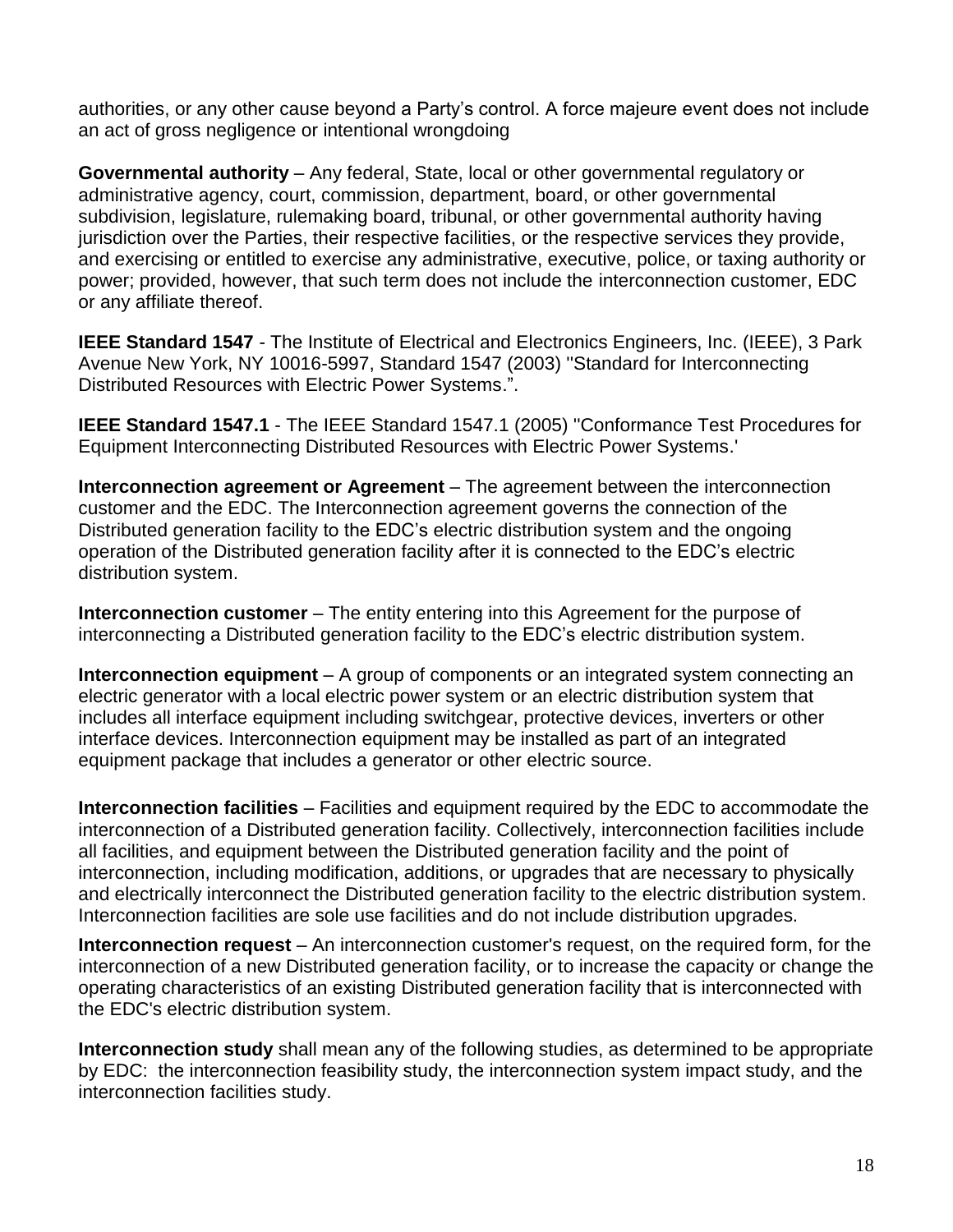**Illinois standard distributed generation interconnection rules** – The most current version of the procedures for interconnecting Distributed generation facilities adopted by the Illinois Commerce Commission. See 83 Ill. Admin. Part 466.

**Parallel operation** or p**arallel** - The state of operation which occurs when a Distributed generation facility is connected electrically to the electric distribution system.

**Point of interconnection** - The point where the Distributed generation facility is electrically connected to the electric distribution system. Point of Interconnection has the same meaning as the term "point of common coupling" defined in 3.1.13 of IEEE Standard 1547.

**Witness test** - For lab certified equipment, verification (either by an on-site observation or review of documents) by the EDC that the interconnection installation evaluation required by IEEE Standard 1547 Section 5.3 and the commissioning test required by IEEE Standard 1547 Section 5.4 have been adequately performed. For Interconnection equipment that has not been lab certified, the witness test shall also include verification by the EDC of the on-site design tests as required by IEEE Standard 1547 Section 5.1 and verification by the EDC of production tests required by IEEE Standard 1547 Section 5.2. All tests verified by the EDC are to be performed in accordance with the test procedures specified by IEEE Standard 1547.1.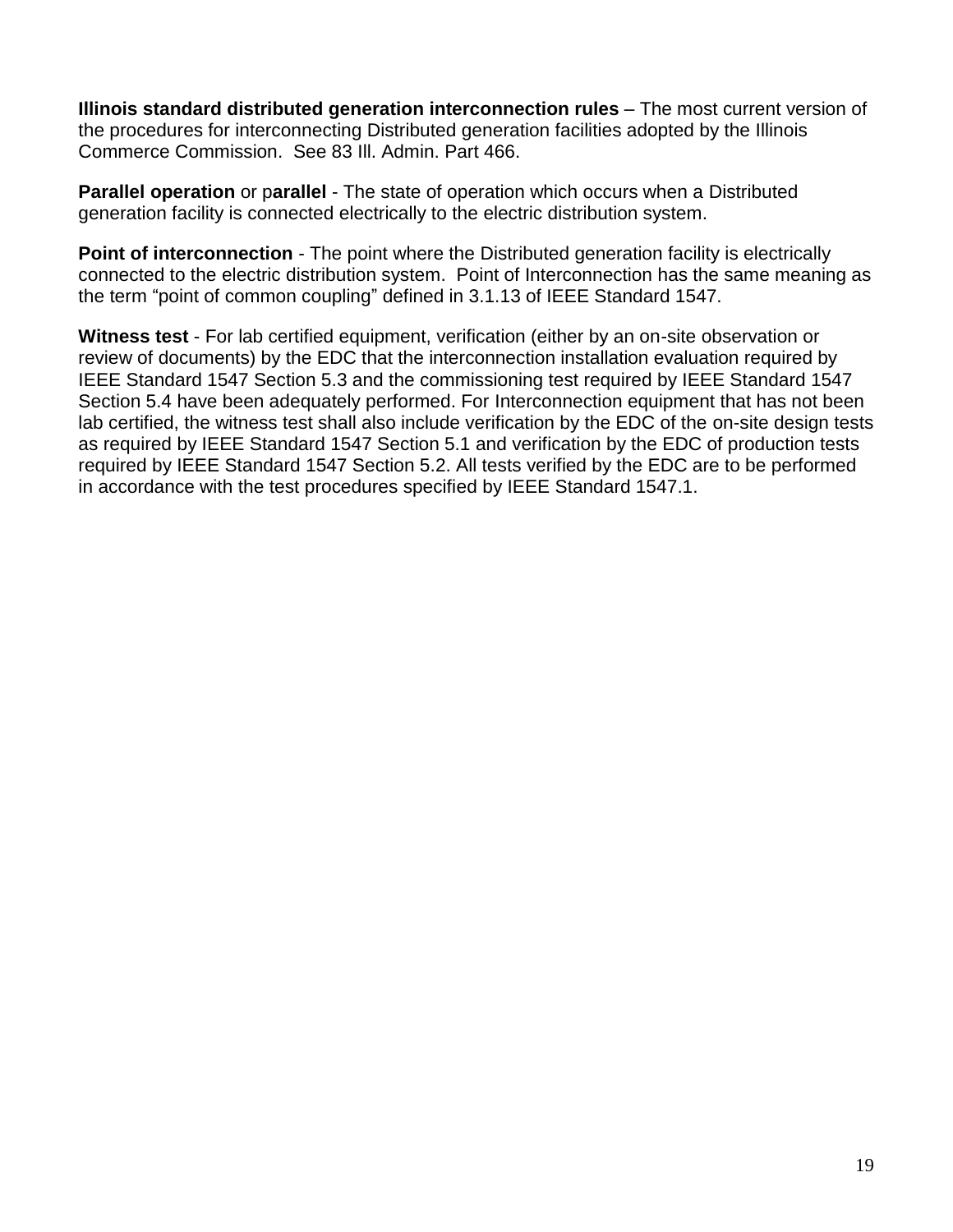## **Construction Schedule, Proposed Equipment & Settings**

This attachment is to be completed by the interconnection customer and shall include the following:

- 1. The construction schedule for the Distributed generation facility.
- 2. A one-line diagram indicating the Distributed generation facility, Interconnection equipment, Interconnection facilities, metering equipment, and Distribution upgrades.
- 3. Component specifications for equipment identified in the one-line diagram.
- 4. Component settings.
- 5. Proposed sequence of operations.
- 6. A three line diagram showing current potential circuits for protective relays.
- 7. Relay tripping and control schematic diagram.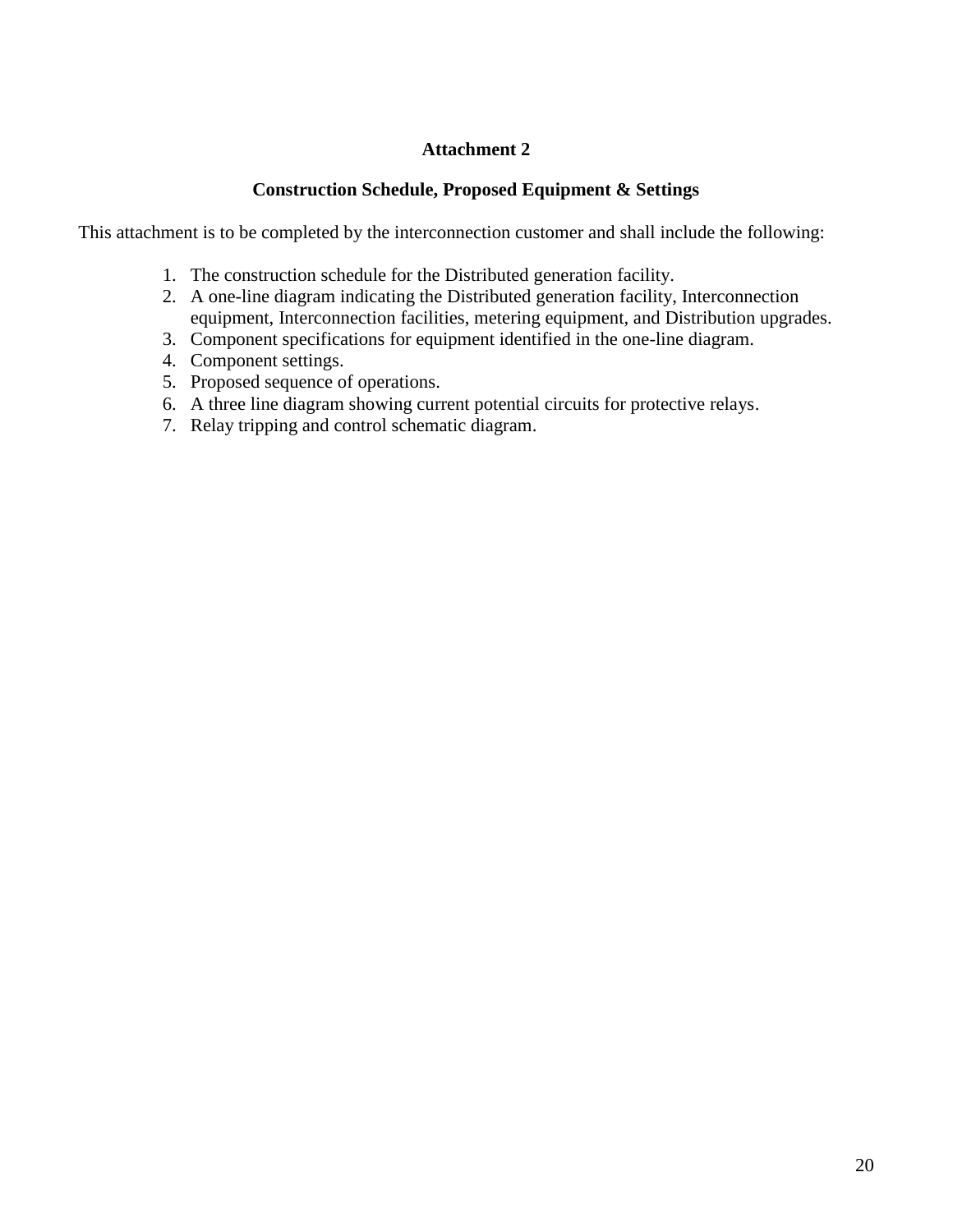# **Description, Costs and Time Required to Build and Install EDC's Interconnection Facilities**

This attachment is to be completed by the EDC and shall include the following:

- 1. Required Interconnection facilities, including any required metering,
- 2. An estimate of itemized costs charged by EDC for interconnection, including overheads, based on results from prior studies.
- 3. An estimate for the time required to build and install the EDC's interconnection facilities based on results from prior studies.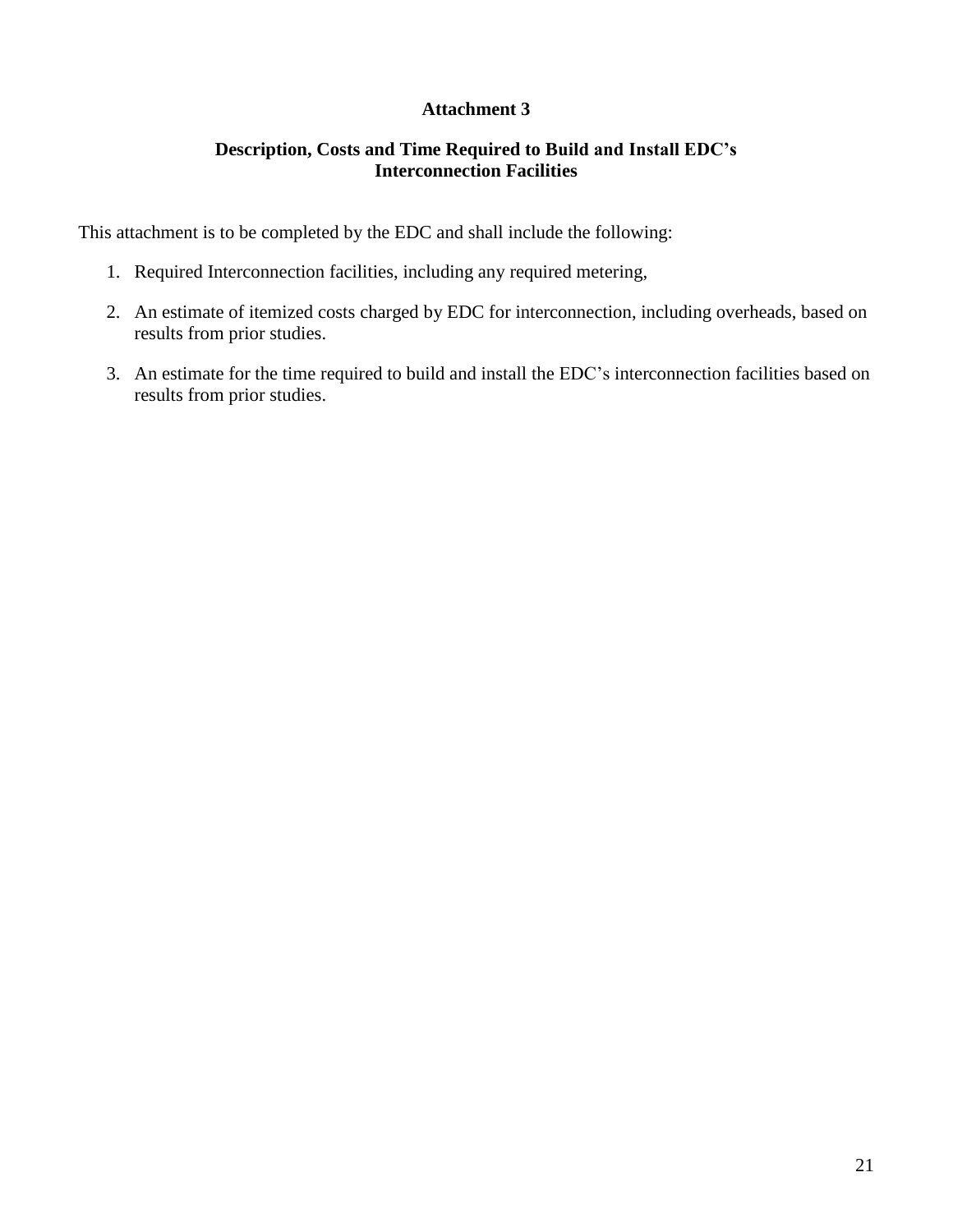# **Operating Requirements for Distributed Generation Facilities Operating in Parallel**

The EDC shall list specific operating practices that apply to this distributed generation interconnection and the conditions under which each listed specific operating practice applies.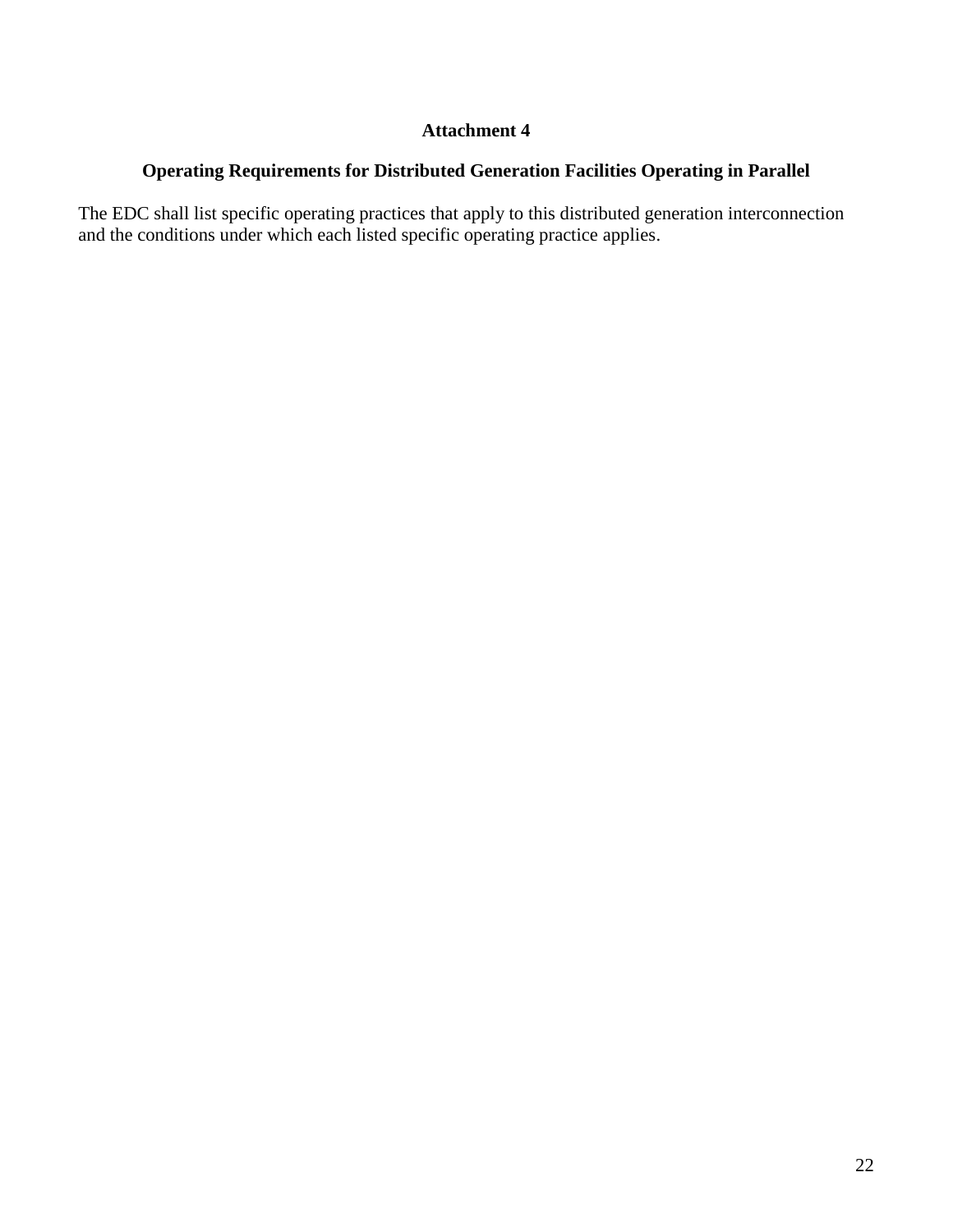# **Monitoring and Control Requirements**

This attachment is to be completed by the EDC and shall include the following:

- 1. The EDC's monitoring and control requirements must be specified along with a reference to the EDC's written requirements documents from which these requirements are derived
- 2. An internet link to the requirements documents.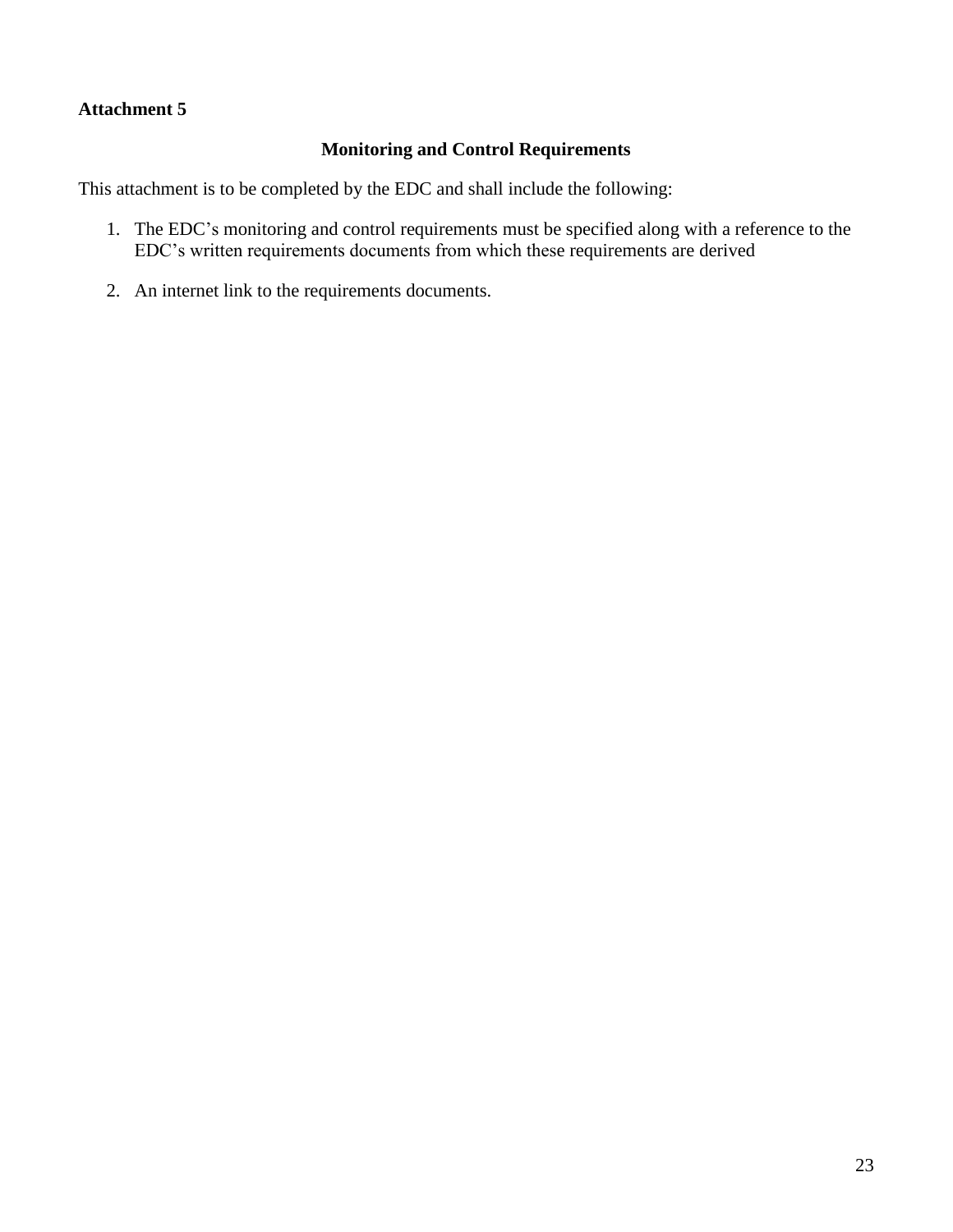# **Metering Requirements**

This attachment is to be completed by the EDC and shall include the following:

- 1. The metering requirements for the Distributed generation facility
- 2. Identification of the appropriate tariffs that establish these requirements
- 3. An internet link to these tariffs.